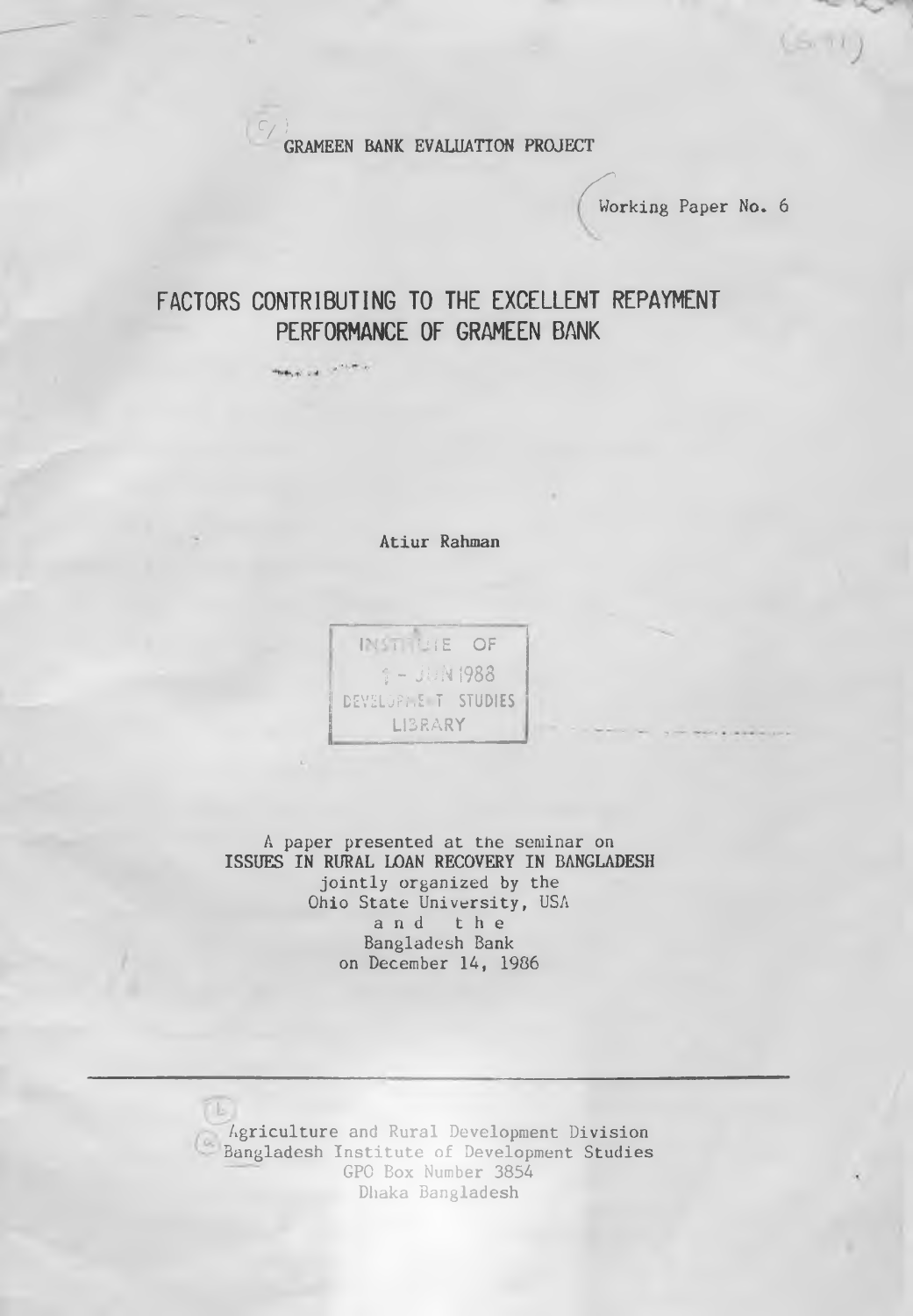$15N - 71708$ 

IDS Information Resource Unit University of Sussex Fainter. Brighton BN1 9RE, UK



PLEASE RETURN BY

The existence of the state of the state of

 $\mathbb{E} \left[ \mathcal{H} \right] \leq \mathbb{E} \left[ \mathbb{E} \left[ \mathcal{H} \right] \mathcal{H} \mathcal{H} \right] \leq \mathbb{E} \left[ \mathcal{H} \right] \, .$ 

1 1 \* 0 \* \* \*

 $\cdot$  at

 $x = 1$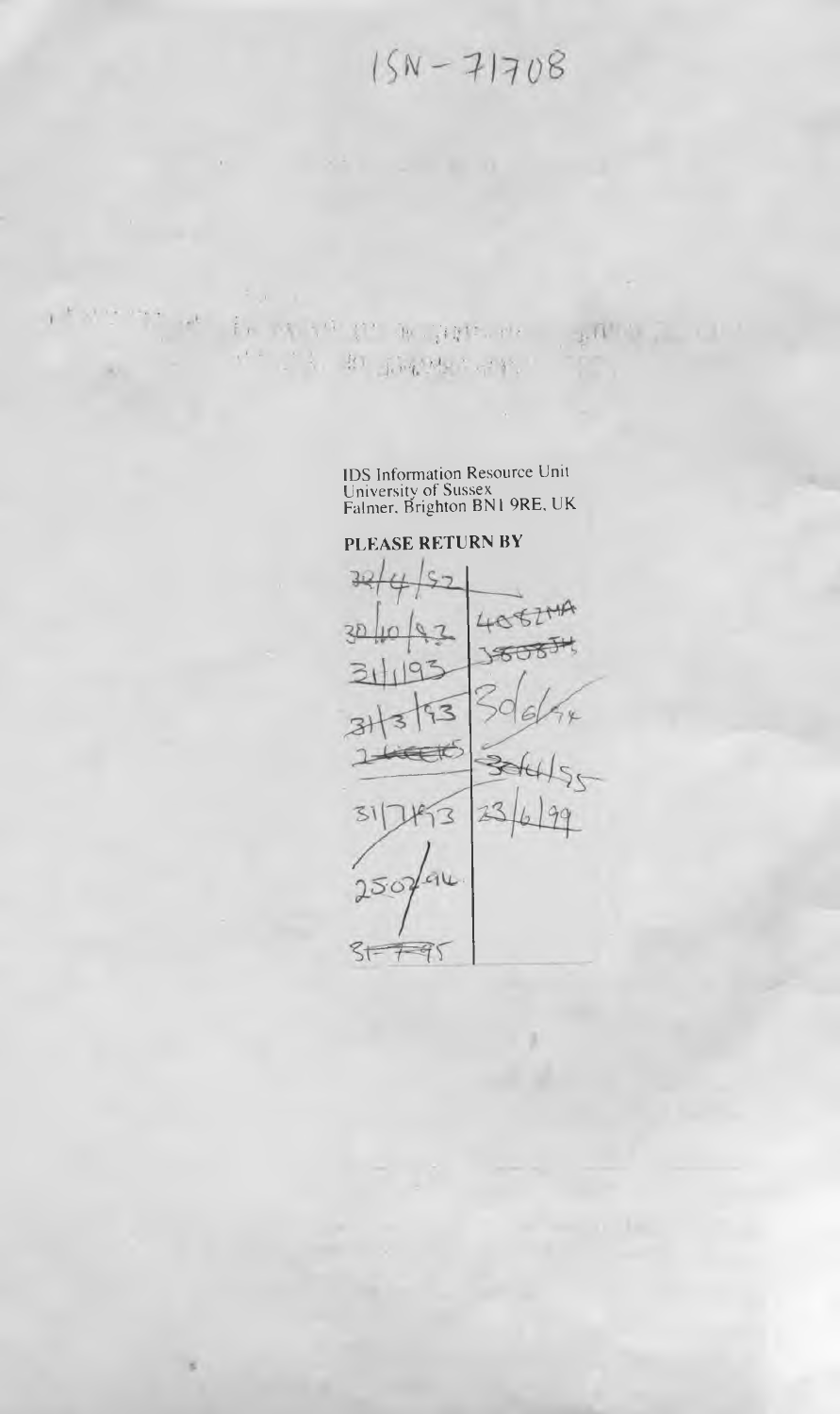## List of Contents

|               | $C$ ontent      |                                                          | Page        |
|---------------|-----------------|----------------------------------------------------------|-------------|
|               |                 | List of Contents                                         | i           |
|               | List of Tables  |                                                          | ii          |
|               | Preface         |                                                          | iii         |
| $l_{\bullet}$ | Introduction    |                                                          | $\mathbf 1$ |
| 2.            |                 | Estimates of GB's repayment rates                        | 1           |
| 3.            |                 | Factors contributing to higher recovery records of GB    | 7           |
|               | 3.1             | The Programme is well designed                           | 7           |
|               | 3.2             | Appropriate institutional arrangement                    | 7           |
|               | 3, 2, 1         | Closeness to the borrowers                               | 8           |
|               | 3.2.2           | Peer pressure and the process of group formation         | 9           |
|               | 3.2.3           | Slow and steady approach of GB                           | 10          |
|               | 3.2.4           | Ensuring loan utilization                                | 11          |
|               | 3, 2, 5         | Loans to appropriate activities                          | 12          |
|               | 3, 2, 6         | Small instalments                                        | 12          |
|               | 3.2.7           | Group Fund - a cushion against unforeseen<br>expenditure | 13          |
|               | 3.2.3           | Incentives of repeat loan                                | 14          |
|               | 3.2.9           | Consciousness raising efforts                            | 14          |
|               |                 | 3.2.10 Strict supervision                                | 15          |
|               | 3.2.11          | Participative management style of GB                     | 15          |
| 4.1           |                 | Factors which may retard the success of CB               | 20          |
| 5.            | Lessons learned |                                                          | 24          |
| 6.            | Conclusion      |                                                          | 25          |
|               |                 | Notes and References                                     | 27          |

×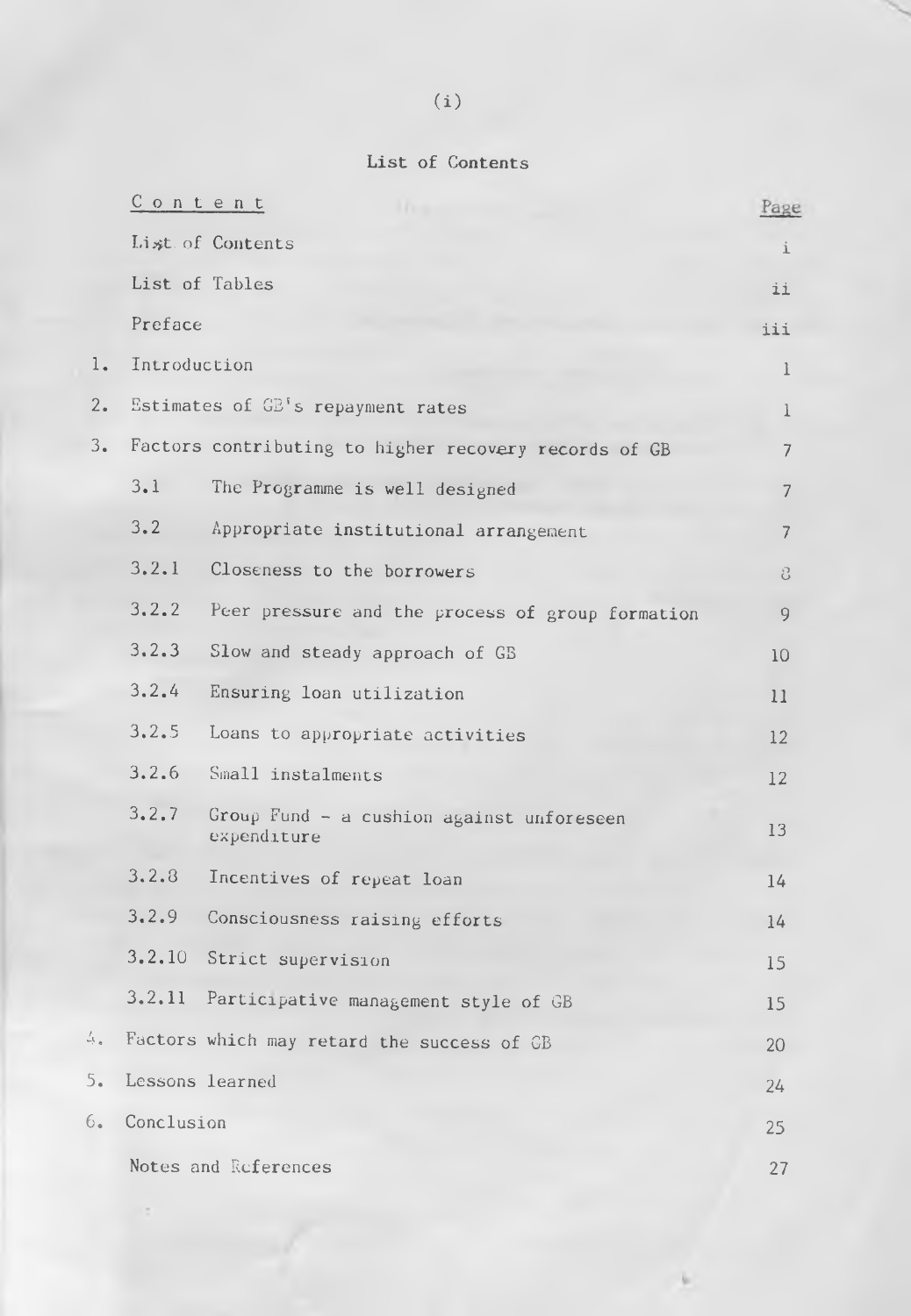# $(ii)$

## List of Tables

|                                                                                                            | Page        |
|------------------------------------------------------------------------------------------------------------|-------------|
| Table 2.1: The Rate of Recovery of GB Loans: 1983-86                                                       |             |
| Table 2.2: Extent of overdue instalments                                                                   |             |
| Table 2.3: Distribution of GB loanees by the number of overdue<br>instalments at the time of survey (1985) | $6^{\circ}$ |
| Appendix - 1 : Grameen Bank: Consolidated Cumulative State-<br>ment as on October 31, 1986                 | 26          |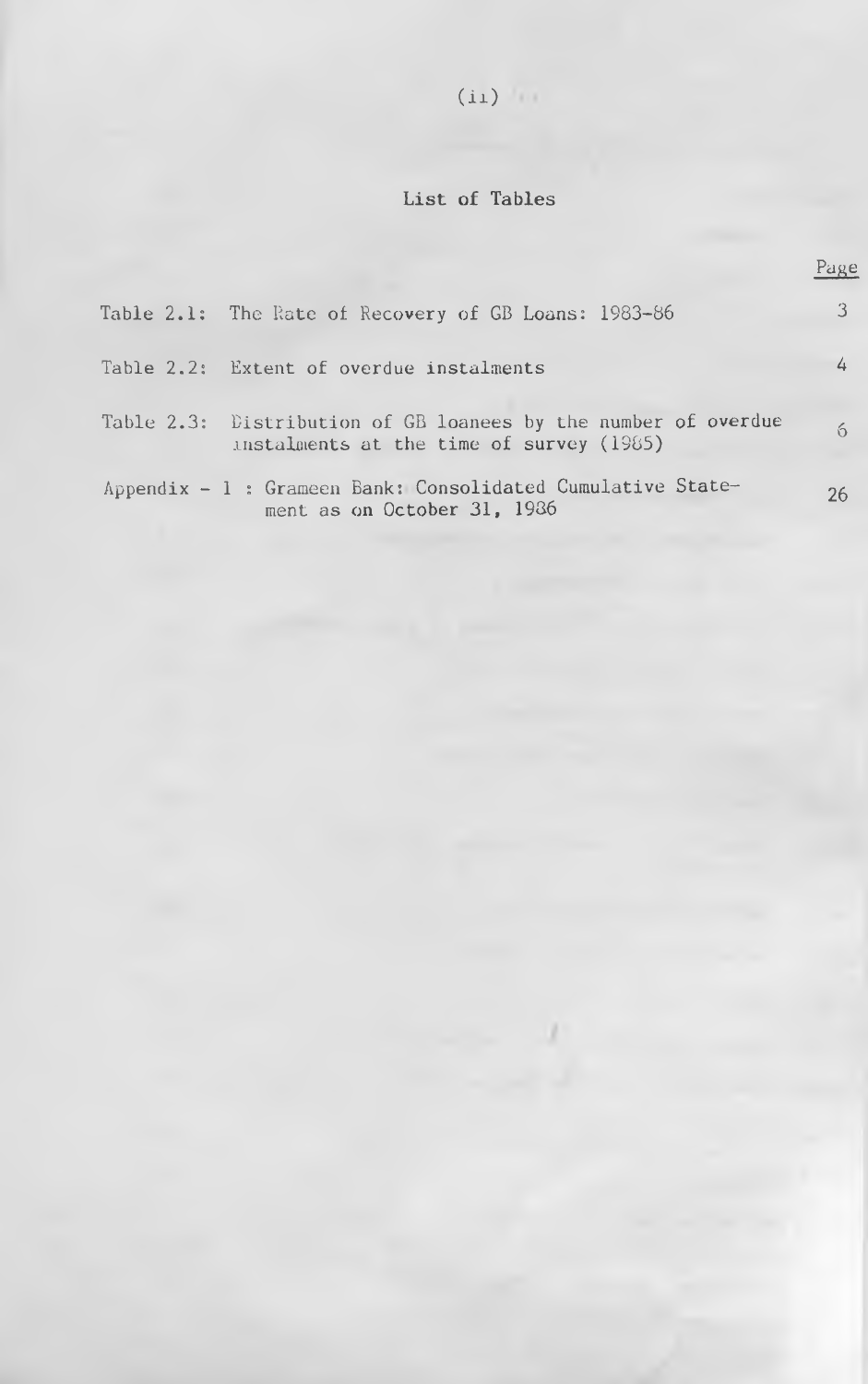## $(iii)$

## Preface

While most financial institutions in Bangladesh are under tremendous pressure with regards to dismal recovery performance of rural credit, Grameen Bank stands out as a unique case of maintaining near cent per cent recovery rate. Development Bankers are indeed puzzled at these contradictory performances of rural credit agencies. This paper makes an attempt to identify those factors which contribute to such a high rate of recovery in GB. It is noted that GE programme is well designed, it has an appropriate institutional arrangement, it is close to the clients, it is able to make use of peer pressure and the process of group formation, it is slow and steady, it ensures loan utilization in the right activities, its loan recovery takes place in small instalments, it has cushion against unforeseen expenditure of the loanees, it gives repeat loan, it raises the consciousness of the loanees, its supervision is very strict and finally it follows a participative management style.

The author is particularly indebted to Dr M Yunus for his cooperation in giving "inhouse' information to him. The author has extensively used his latest paper, 'Grameen Bank: As I see it', ILC, Hovember, 1985 in preparing this report.

Besides quoting at length, the author has used many of his arguments as well. The author has also been benefited from the discussion with Mir Deepal Chandra Barua of Grameen Bank. Abdus Salam, Mizanur Rahman and Subodh Chandra Sarker, Research Officers, BIDS deserve special mentioning for their hard work. The author is also grateful to participants of the seminar on issues in rural loan recovery in Bangladesh jointly organized by Ohio State University, USA and Bangladesh Bank for their comments.

20 January 1987 Dr. Atiur Rahman Project Coordinator Grameen Bank Evaluation Project BIDS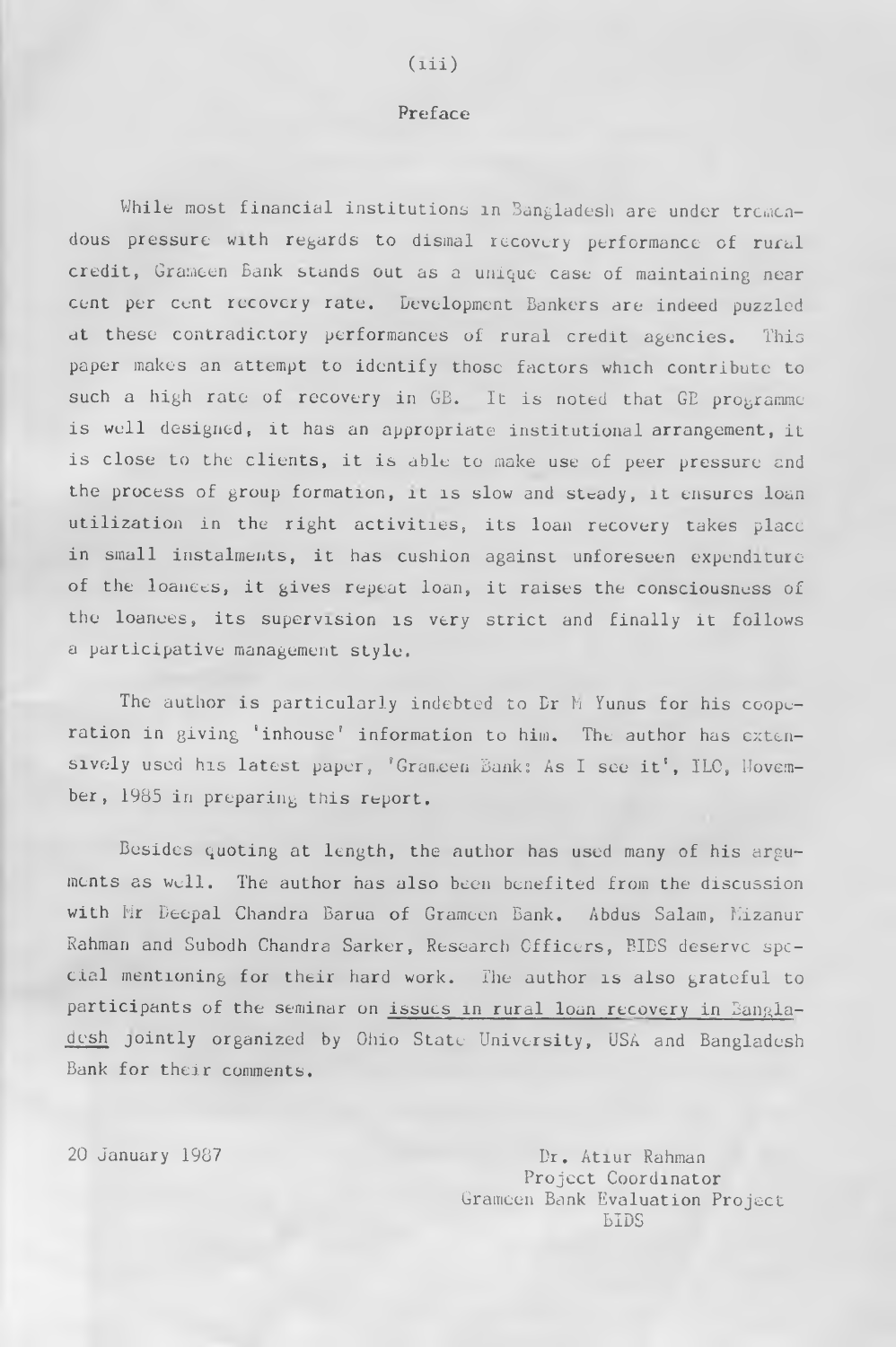## Factors Contributing to the Excellent Repayment Performance of Grameen Bank

## 1. Introduction

Dr. Yunus heads a bank which has one of the best repayment records in the world., Over 9b per cent of its loans are repaid on time.

Perhaps more remarkable are the borrowers. All 200,000 of them are among the poorest people in Bangladesh. Indeed, the bank only lends money to those who could not borrow from normal banks because they have no collateral./1

Traditional banking system normally excludes the poor from its credit network not only for their lack of 'collateral security' but also it is worried about their capacity of repayment. Traditional bankers think that since the rural poor operate at the subsistence level, they cannot hold the incremental income, if there be any. They will just consume. Grameen Bank has, however, proven these apprehensions irrelevant by maintaining near cent per cent record of repayment. To many, this is simply puzzling. The burden of this paper is to unfold some of the factors which contribute to such an excellent record of repayment of the rural poor traditionally considered nonbankable.

### 2. Estimates of GB's Repayment Rates

Besides Grameen Bank's own estimates of repayment performance, a number of independent indepth studies have confirmed the excellent repayment record of  $GE.$ <sup> $\frac{2}{\pi}$ </sup> The recovery performance of GB looks 'excellent' when compared to the performance of other credit programmes in Bangladesh. According to the agricultural credit review of 1983,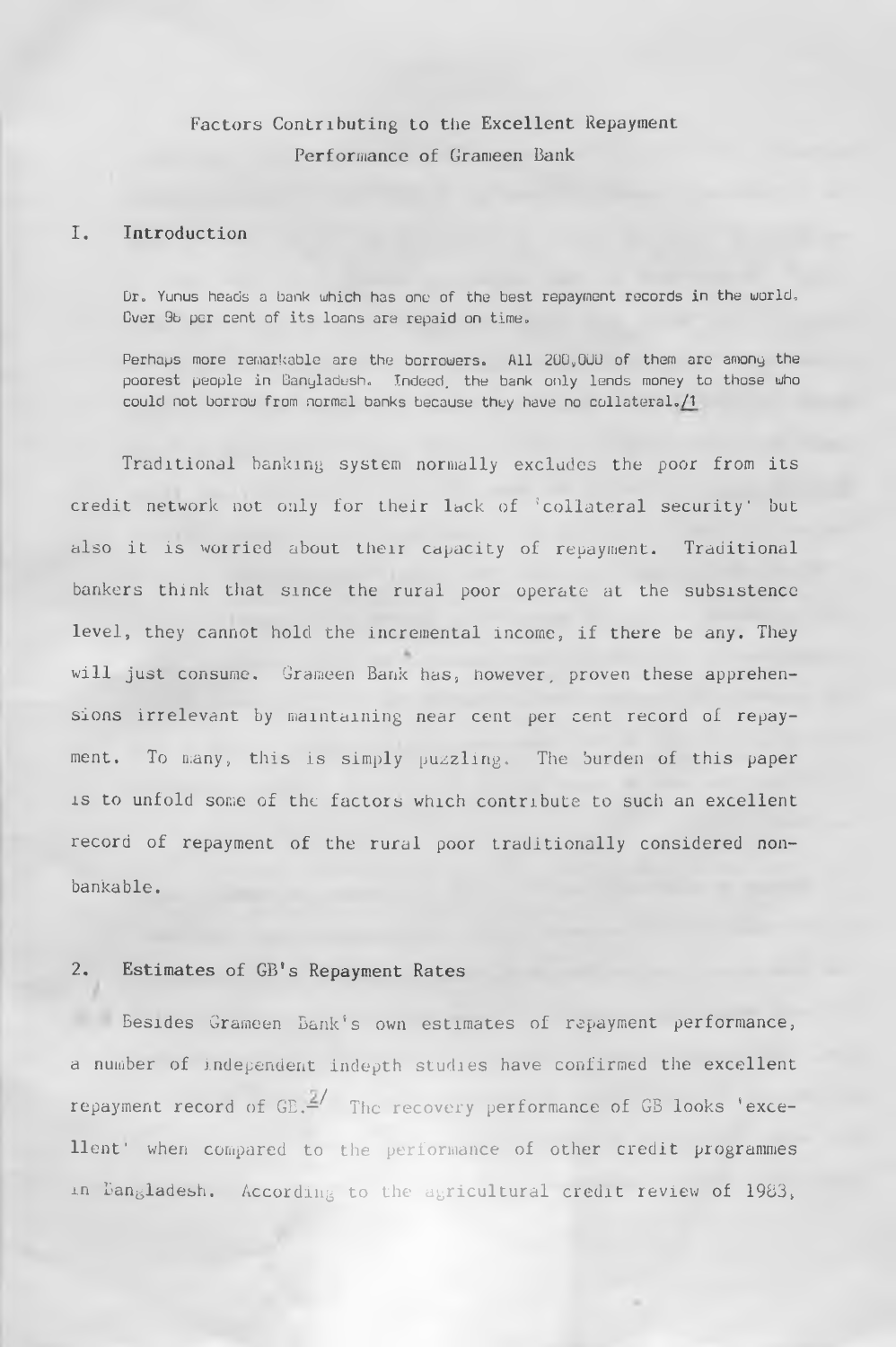conducted jointly by the Government of Bangladesh and the World Bank, the Nationalized Commercial Banks had 52 per cent of the outstanding agricultural loans as overdue by June 1980 and 61 per cent by June  $1981.\frac{3}{1}$  Nearly half ot the amount was overdue for more than two years. It has become even worse the recent years as more loans have accumulated. Bangladesh Krishi Bank's repayment rate is said to be around 33.1 per cent.  $\frac{d}{dx}$  Bangladesh Rural Development Board runs some credit programme exclusively for the rural poor. It is known as Rural Poor Programme. A recent Mid-term Review<sup>5</sup> of the programme finds the recovery rate in one district (Mymensingh) as 63% ranging between A. 75% to 90% in some upazilas. The overall recovery rate for the whole programme is roughly around 46%. Against these dismal records, GB maintains an exceptionally high record. Table 2.1 gives the official estimate of repayment records of GB (as of 31 October, 1986). About 97.2 per cent of the loans were repaid within a period of one year after the date of issue and 98.74 per cent within a period of two years.

It may be mentioned that GB treats that amount as overdue which is not repaid within two years of loan disbursement, since the loanable fund is borrowed on that term. Thus, according to GB's calculation only about 1 per cent of the loans as overdue. In actual practice, however, the loanees are expected to fully repay the loan within one year in 50 weekly instalments of two per cent of the loan. In that sense, the extent of overdue loans amounts to only 2.80 per cent. There are, however, variations in the extent of overdue in different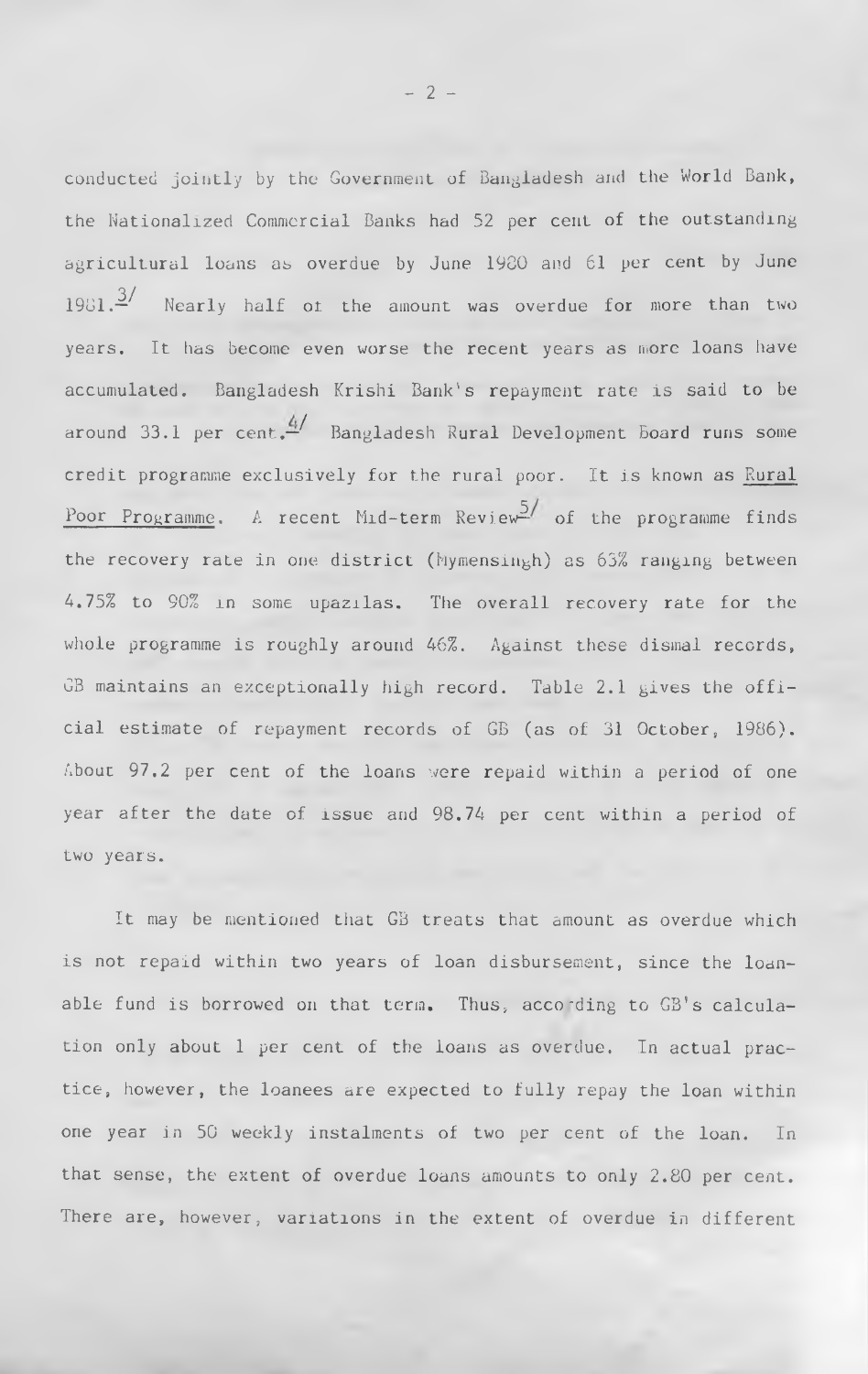| Table 2.1 |  |  |  |
|-----------|--|--|--|
|           |  |  |  |

| Area of    | Fer cent of loans recovered<br>within one year of<br>disbursement |        |        |       | Per cent of loans recovered<br>within two years of<br>disbursement |        |        |        |
|------------|-------------------------------------------------------------------|--------|--------|-------|--------------------------------------------------------------------|--------|--------|--------|
| Operation  | 1983                                                              | 1984   | 1985   | 1986* | 1983                                                               | 1984   | 1985   | 1986*  |
| Chittagong | 99.20                                                             | 99.63  | 98.17  | 97.98 | 99.88                                                              | 99.96  | 99.84  | 99.61  |
| langail    | 98.50                                                             | 98.60  | 90.93  | 95.02 | 99.80                                                              | 99.01  | 95.97  | 94.60  |
| Rangpur    | 100,00                                                            | 100.00 | 99.95  | 97.94 | 100,00                                                             | 100,00 | 100.00 | 99.95  |
| Ehaka      | 99.60                                                             | 100.00 | 98.15  | 95,51 | 100.00                                                             | 100.00 | 100.00 | 99.52  |
| Fatuakhali | 100.00                                                            | 100.00 | 100.00 | 99.74 | 100,00                                                             | 100,00 | 100.00 | 100.00 |
| Total      | 98.79                                                             | 98.92  | 97.22  | 98.74 | 99.87                                                              | 99.92  | 99.30  | 97.20  |

Rate of Recovery of GB Loans: 1983-1986

Source: Grameen Bank, Monthly statistics for October 1986 and December, 1983, 1984 and 1985,

> ^Figures for 1986 are as of 31 October. All others are as of 31 December.

regions and branches within a region. The intertemporal variations in the repayment performance are not significant.

BIDS evaluators of GE (including the author) too made an independent estimate of the loan repayment. BIDS interviewers asked<sup>[(975]</sup> respondents (441 male  $+$  534 female); about the number of weekly instalments paid at the time of the interview (July and August 1985). We then estimated the number of instalments due to be paid around that time from the data of the issue of loans. Each GB loanee has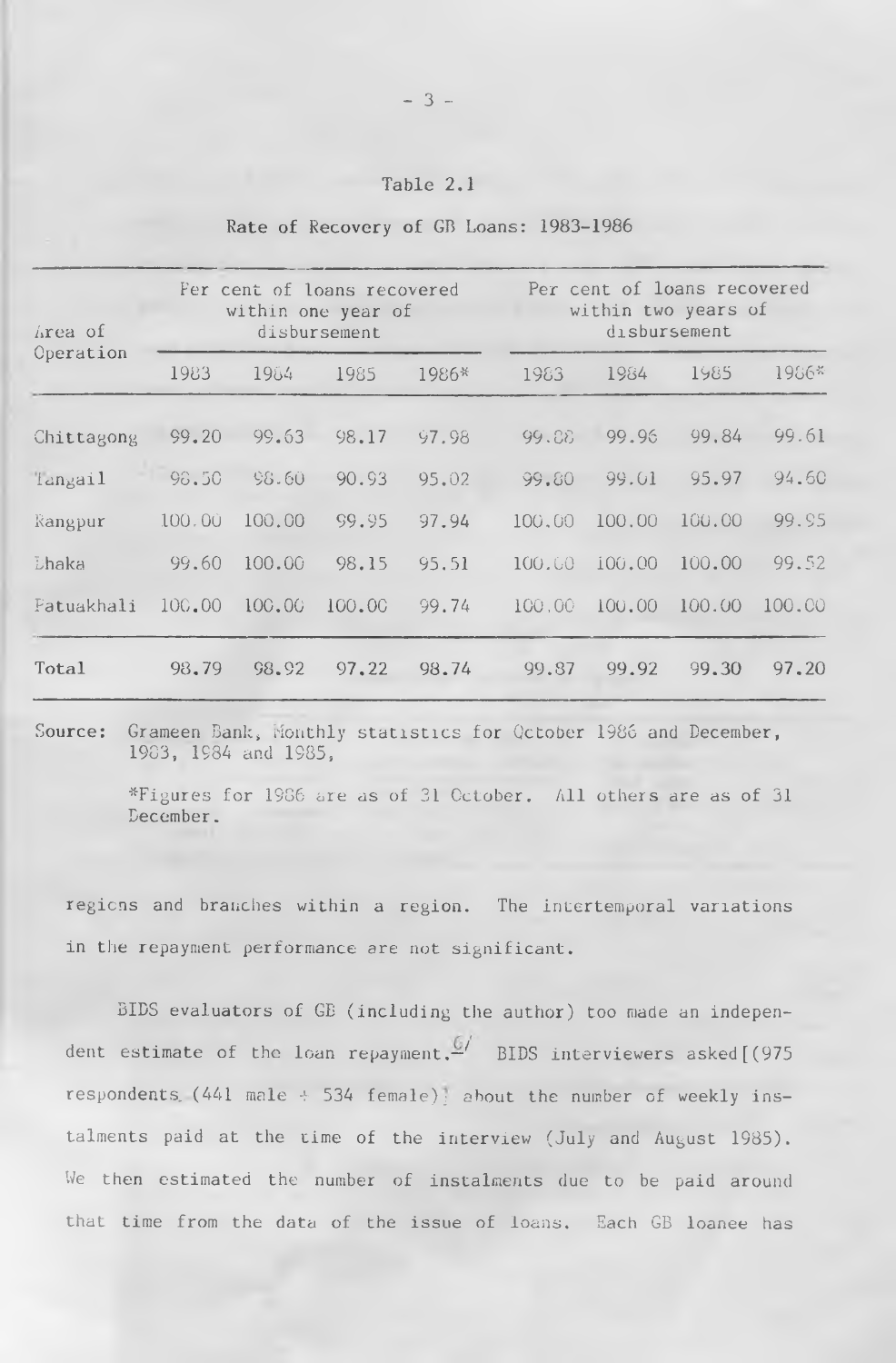a pass book in which this information is recorded. The interviewer in fact varified the response of the loanee by actually looking into his/her pass book. The amount overdue was estimated by multiplying the number of overdue instalments (instalments due to oe paid — the instalments actually paid at the time of the interview) with the amount to be paid per week. Thus we have treated a loan overdue even before the maturity period of one year if the loan had overdue mstalments i.e. if the loanee has not been regular in paying weekly instalments (see Table 2.2).

## Table 2.2

|                       | Total<br>amount of                           |                                    | The amount of<br>overdue instalments |                       | The amount overdue<br>beyond 52 weeks |  |  |
|-----------------------|----------------------------------------------|------------------------------------|--------------------------------------|-----------------------|---------------------------------------|--|--|
| Type of<br>loances by | loan tak-<br>en by the<br>group<br>$(000$ Tk | Amount.<br>$(000 \text{ Tk})$ loan | As a per<br>cent of<br>taken         | Amount<br>$(000)$ Tk) | As a per<br>cent of<br>loan<br>taken  |  |  |
| Hale<br>$(N=441)$     | 1,441.5                                      | 49.7                               | 5.4                                  | 4.8                   | 0.3                                   |  |  |
| Female<br>$(1-534)$   | 1,512.5                                      | 49.1                               | 3.2                                  | 9.3                   | 0.6                                   |  |  |
| Total                 | 2,954.0                                      | 98.8                               | 3.3                                  | 14.1                  | 0.5                                   |  |  |

## Extent of Overdue Instalments

Source: G5 Loanee Survey, 1986, BIDS.

See also M. Hossain, op. cot., 1986, Table 27.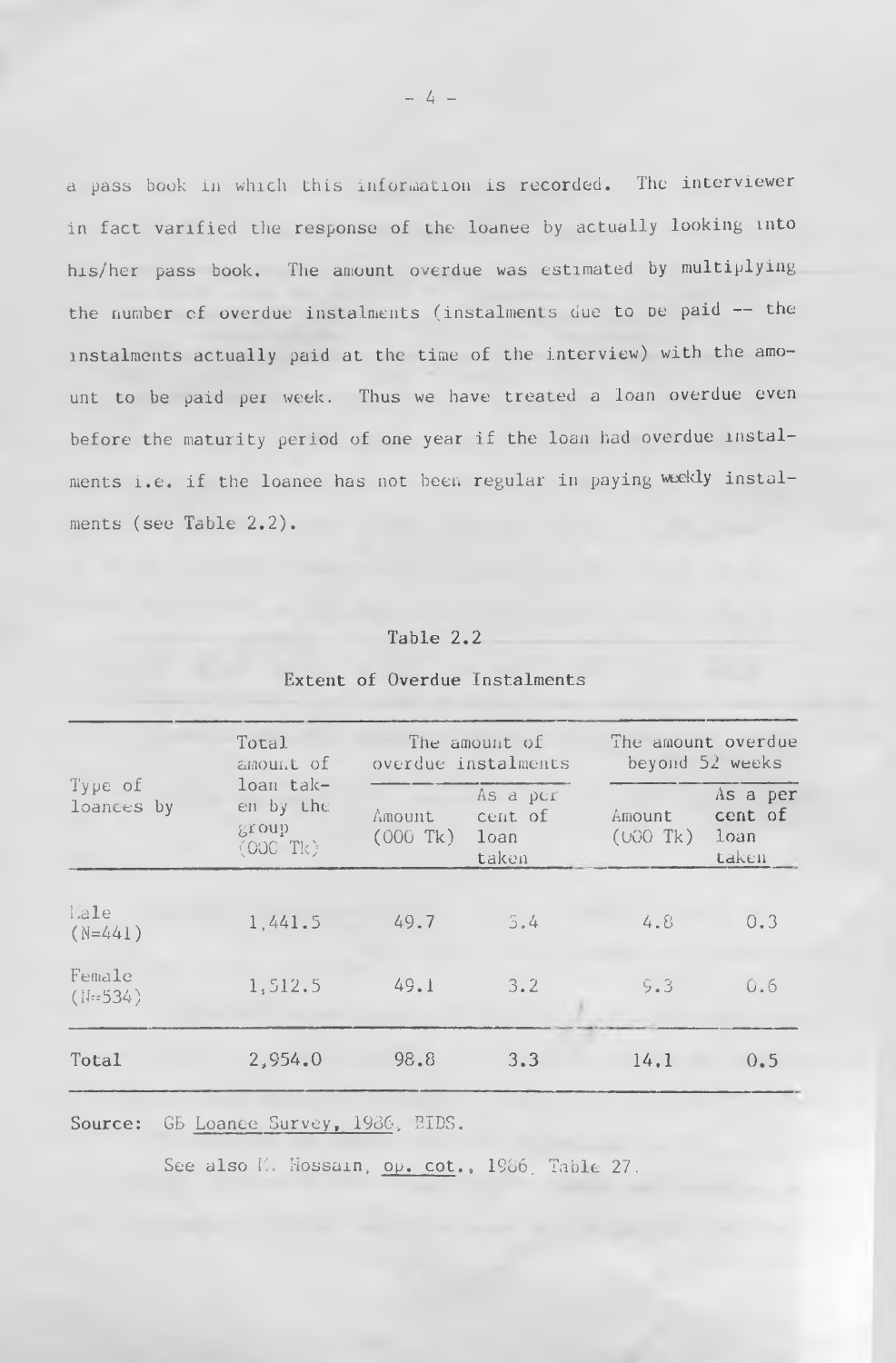It is found that only half a per cent of the loan was overdue with the sample loanees beyond one year after the issue of the loan. Also the extent of loan unpaiu in overdue weekly instalments (before the end of the year) was only 3.3 per cent of the amount taken. Thus BIDS survey also confirms the excellent recovery performance of GB. The table also points out that the repayment performance is almost the same for both male and female loanees.

Table 2.3 gives another dimension of the recovery behaviour of GB loanees. It is found that 78 per cent of the loanees has no overdue instalments at the time of the survey. A similar figure was also noted by Hossain back in  $1982$ .<sup> $1/2$ </sup> This only shows the stability of the recovery rate estimate.

Nearly a half of the overdue cases had no or two overdue instalments. Only 5 per cent of the cases had 10 overdue instalments. This seems to be an improvement over the situation of 1982 (as noted by  $E$ ossain), when the figure was found to be 9.3. Female loances were found to be better performer. Rightly one per cent of them had no overdue loans compared to 74 per cunt for male members.

Hence, our field investigation only confirms the excellent repayment record claimed by GB. Such a high record of recovery rate docs not only explain the financial discipline which GB tries to ensure, it is also the cornerstone of its success.

"All the strength of GG comes from its recovery performance. It is not merely the money which is reflected through the recovery rate, it is the discipline which speaks loud and clear through the rate.<sup>11</sup>/ $E$ 

 $-5 -$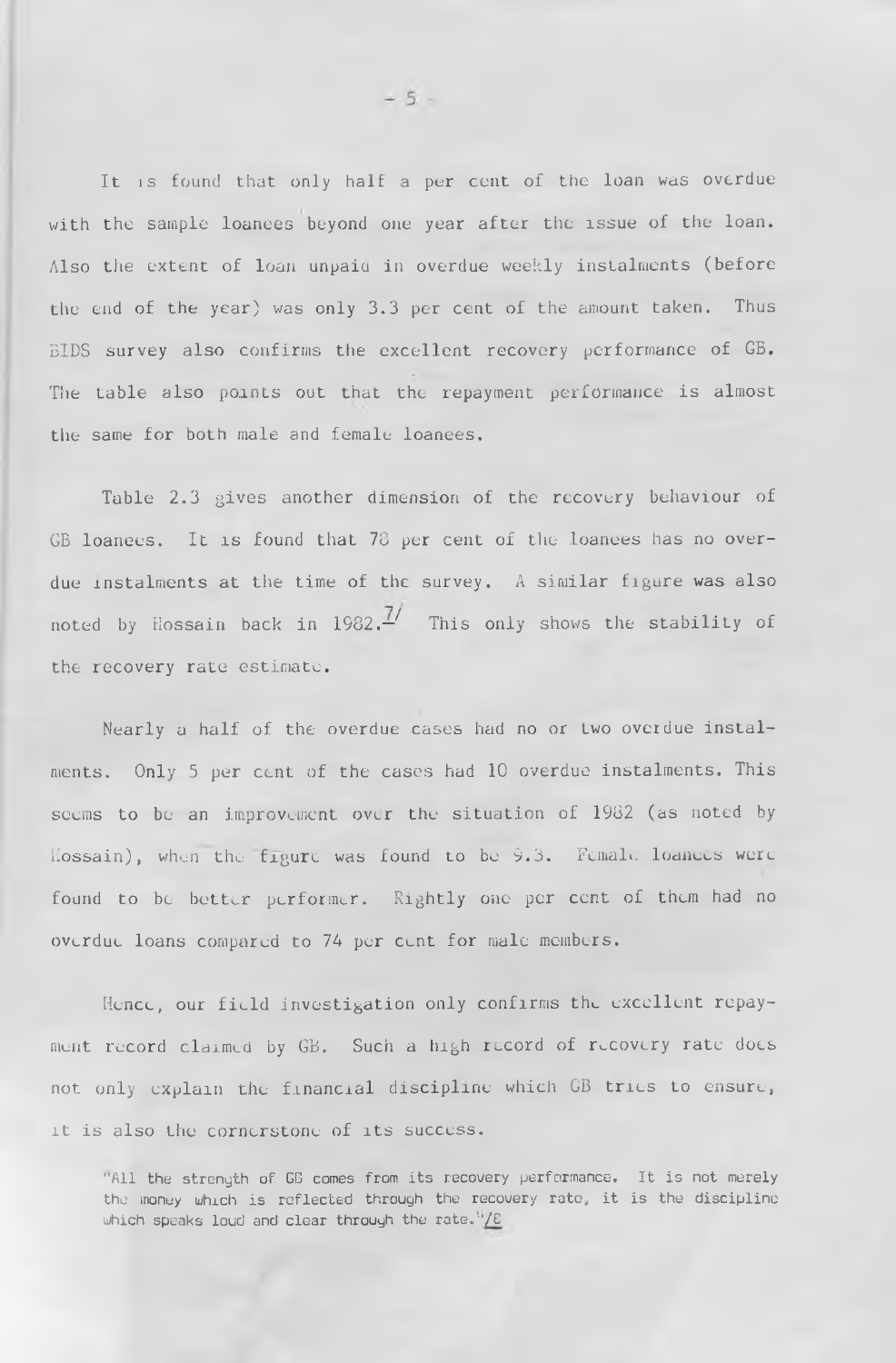## Table 2,3

Distribution of GB Loanees by the Number of Overdue Instalments at the Time of Survey (1985)

| Number of                             |       | Sex distribution of loanees |       |
|---------------------------------------|-------|-----------------------------|-------|
| instalments                           | Male  | Female                      | A11   |
| With overdue instalments:             | 25.6  | 18.7                        | 21.8  |
| $1 - 2$                               | 11.6  | 5.7                         | 8.3   |
| $3 - 4$                               | 5.4   | 5.2                         | 5, 3  |
| $5 - 9$                               | 4.1   | 2.2                         | 3.1   |
| 10 & above                            | 4.5   | $5 \in$                     | 5.1   |
| No overdue instalments:               | 74.4  | 81.3                        | 78.2  |
| Exact number of instal-<br>ments paid | 63.0  | 67.8                        | 65.5  |
| Advance instalments paid*             | 11.4  | 13.5                        | 12.6  |
| Total                                 | 100.0 | 100.0                       | 100.0 |

Note: A significant proportion of the new loanees pay instalments in advance, presumably to get a repeat loan of larger amount as early as possible.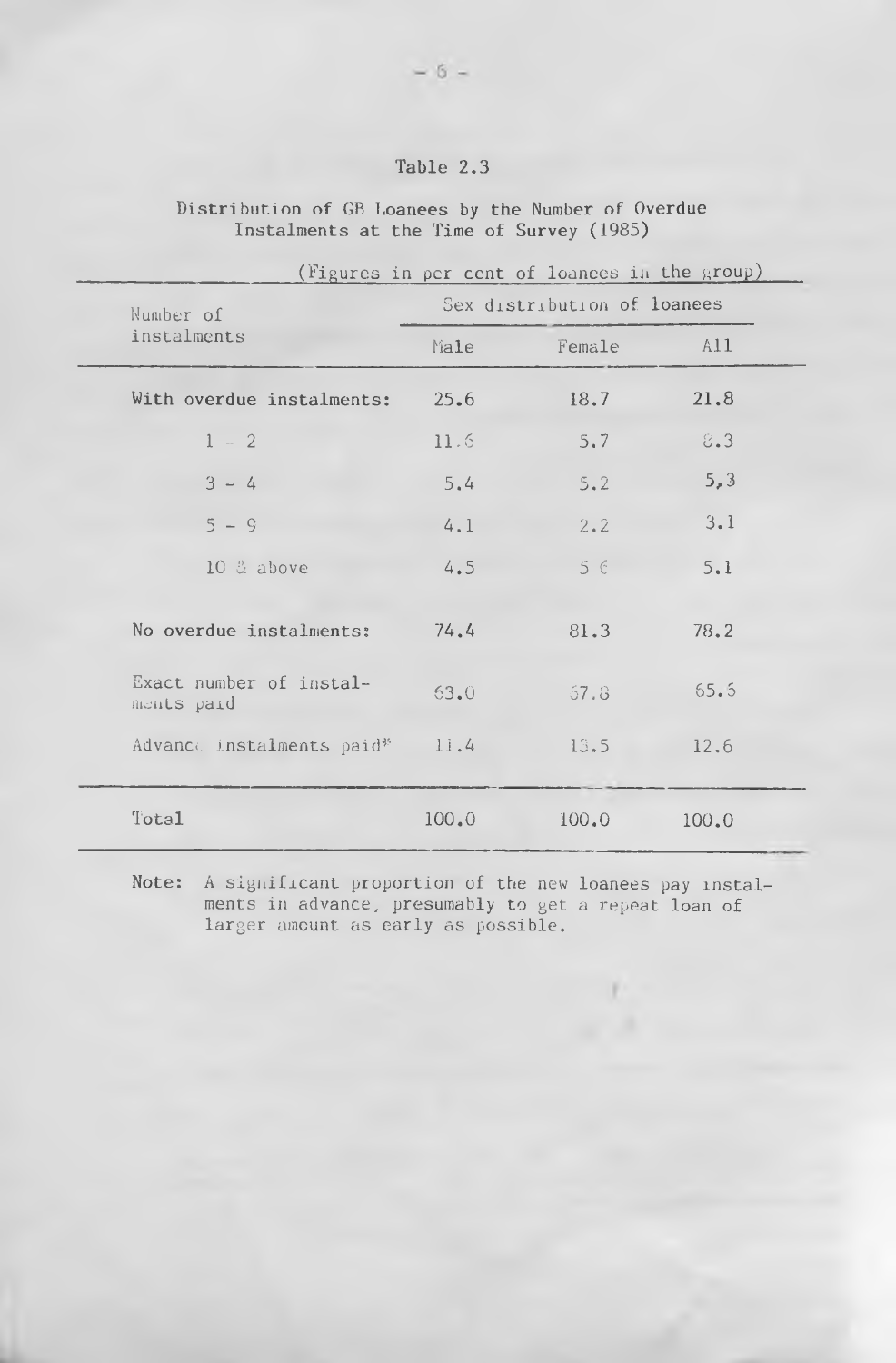3. Factors Contributing to High Recovery Records of GB

A number of factors have contributed to the excellent recovery of GB loans. We will try to point out here only the important ones:

#### 3.1 The programme is well designed

Most poverty focussed rogrammes (PFP) tried in the poor countries are not properly designed. As such the target population is either missed or the non-poor infiltrate into these programmes and reap the benefits by virtue of heir enhanced socio-political power. Yunus, elsewhere, identified the following reasons which stand on the way of reaching the poor: $\frac{\mathcal{G}}{2}$ 

- i) The PFP concerned is wrongly addressed, or not adeguatuly addresseds
- ii) Delivery system stipulated in the PFP is not appropriate for the task, or it simply is net workable;
- iii) It is intercepted along the delivery line before it reaches a destinations
- iv) Address is right package is right, but wrong route has been dectated on the address<sub>s</sub>
- v) Nobody is really concerned whether it reaches the addressee or not;
- •>vi) It is of such minor importance in the 'development rush' that it always gets lost in the heavy traffic;
- *J* vii) PFP package reaches the destination, but despite colourful warp-arounds, it turns out to be an empty box; by
	- viii) Because of mishandling / the couriors along they may the content never reaches the addressee in any useful forms

ix) Addressee is totally apathetic to the PFP which has been delivered to his door-stepc He never cares to try it. If he had tried, he would have liked it, but nobody took time to bring him out of his sheel and arouse his interest in something new.

 $- 7 -$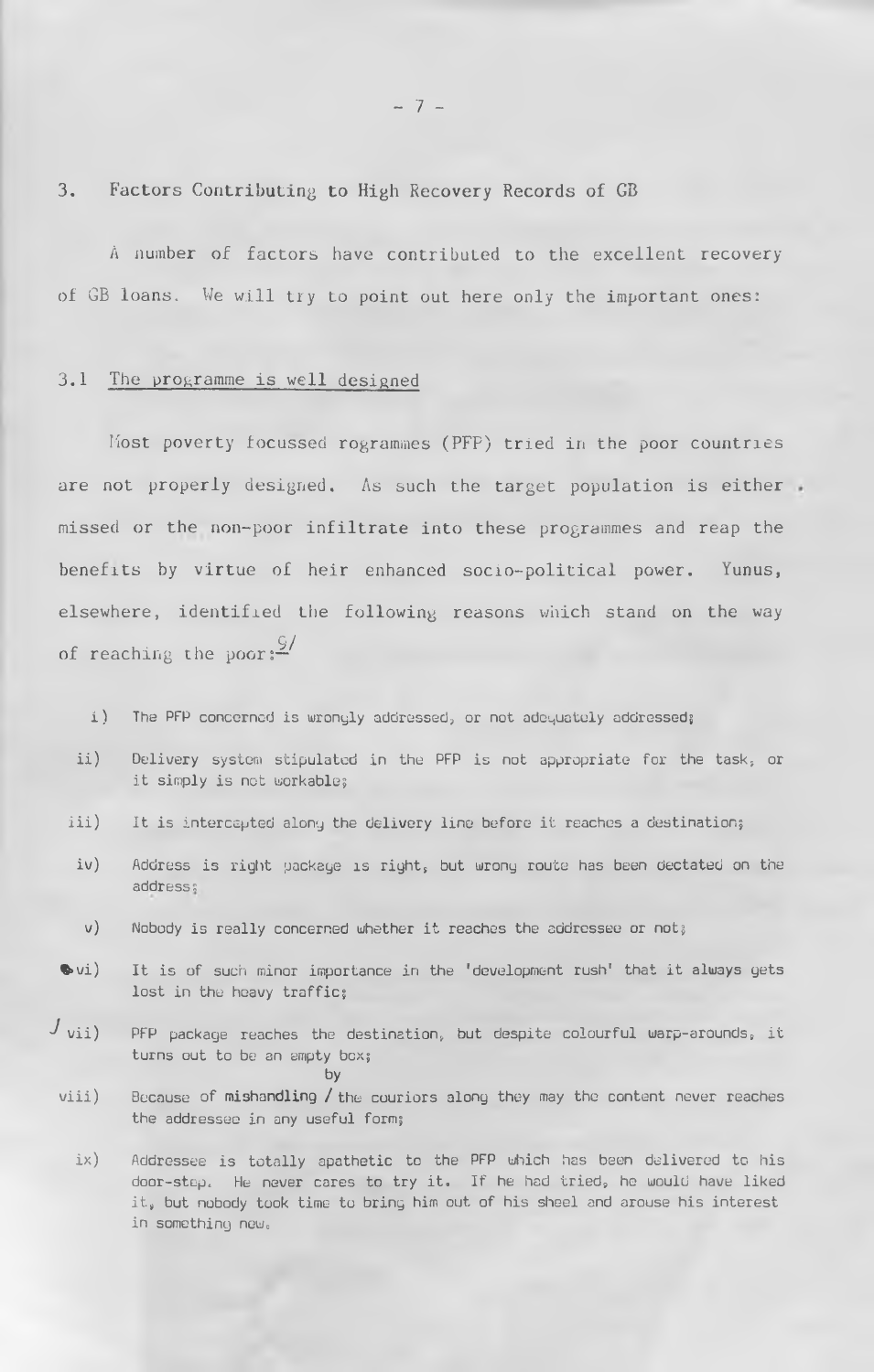Grameen Bank seems to have taken care of some of these weaknesses and as such is emerging as a successful PFP programme with credit as its core component. It is based on a very simple economic rationale — if financial resources are made available to the poor at reasonable terms and conditions they can generate productive selfemployment without external assistance. Grameen Bank has been applying this simple model in about ten thousand villages through an institutional arrangement which looks innovative and participative. We will discuss below one by one various elements of this institutional arrangement.

## 3.2 Appropriate institutional arrangements

### 3.2.1 Closeness to the borrowers

While identifying criteria for success of those companies which can be branded as 'excellent' in the context of American business world, Thomas J Peters and Rovert H. Waterman came very strongly in favour of the element 'close to the customer',  $\frac{10}{10}$  According to them:

The companies learn from the people they serve. They provide unparalleled quality, service, and reliability .... Everyone gets into the act. Many of the innovative companies got their best product ideas from customers. That comes from listening, intently and regularly.

J

Grameen Bank is very serious on this aspect. It has by now developed a very close relationship with the borrowers. And as has been<br>when  $\mathbf{w}$  and  $\mathbf{w}$  and  $\mathbf{w}$ emphasized the poorest stratum of the rural society are its borrowers.

GB puts hard barricades infront of the non-poor so that they cannot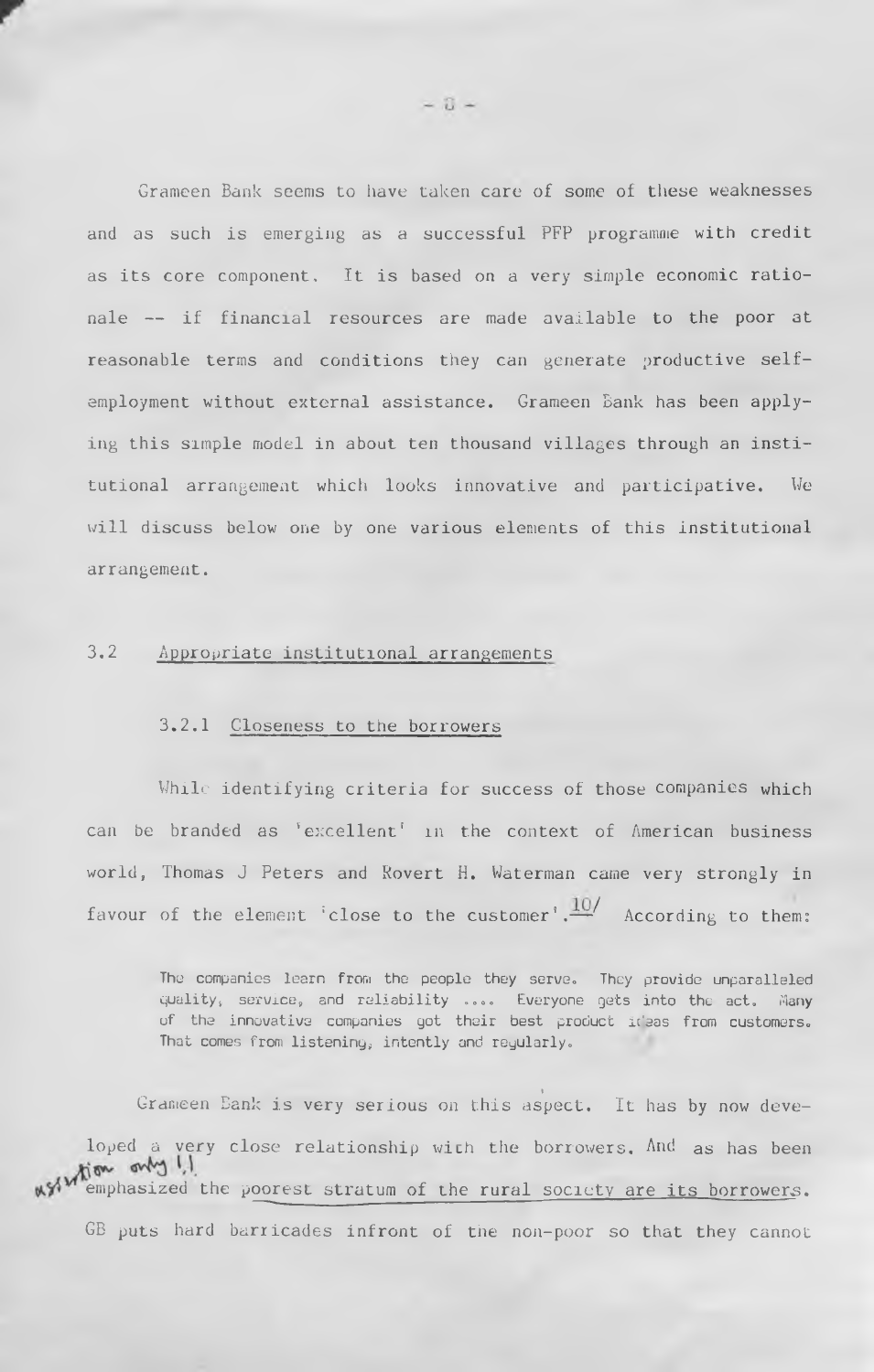get any entry into its credit programme. One strategy of achieving this objective is that GB always starts its operation with the women.

In a Muslim society like Bangladesh it is almost an impossible situation to attract women's group. With opposition from the religious leaders, and frightening rumours floating around the villaye regarding what will heppen to a woman if she takes a loan from GB, it is only the desperate women who finally push their way to form the first group. These groups gradually set the level of economic conditions of the future members. Better off people are kept away because they do not enjoy being classed with these utaghitutes.

#### 3.2.2 Peer pressure and the process of group formation

To get GB loans, the prospective borrowers must form a group of five like minded persons with similar economic and social status. Each group elects its own chairman and secretary and must hold weekly meetings. A number of groups are federated into a centre and the centre chief conducts weekly meetings of the groups. This group formation is the insurance against any pitfalls of GB loans recovery. It helps create the right kind of peer pressure at times when a member tries to viable GB rules and again peer support at times difficulty of any member helps a loanee overcome such difficulties.

Again, the process of group formation itself contributes to the strength of Grameen Bank. GB allows the prospective clients to judge<br>
way? putty implicition? it even before joining it. They screen each other before they make an announcement that they wish to form a group. Before even negotiation with the bank bagins the members already have gone through a process of 'understanding and confidence-building'. After a long

 $-9-$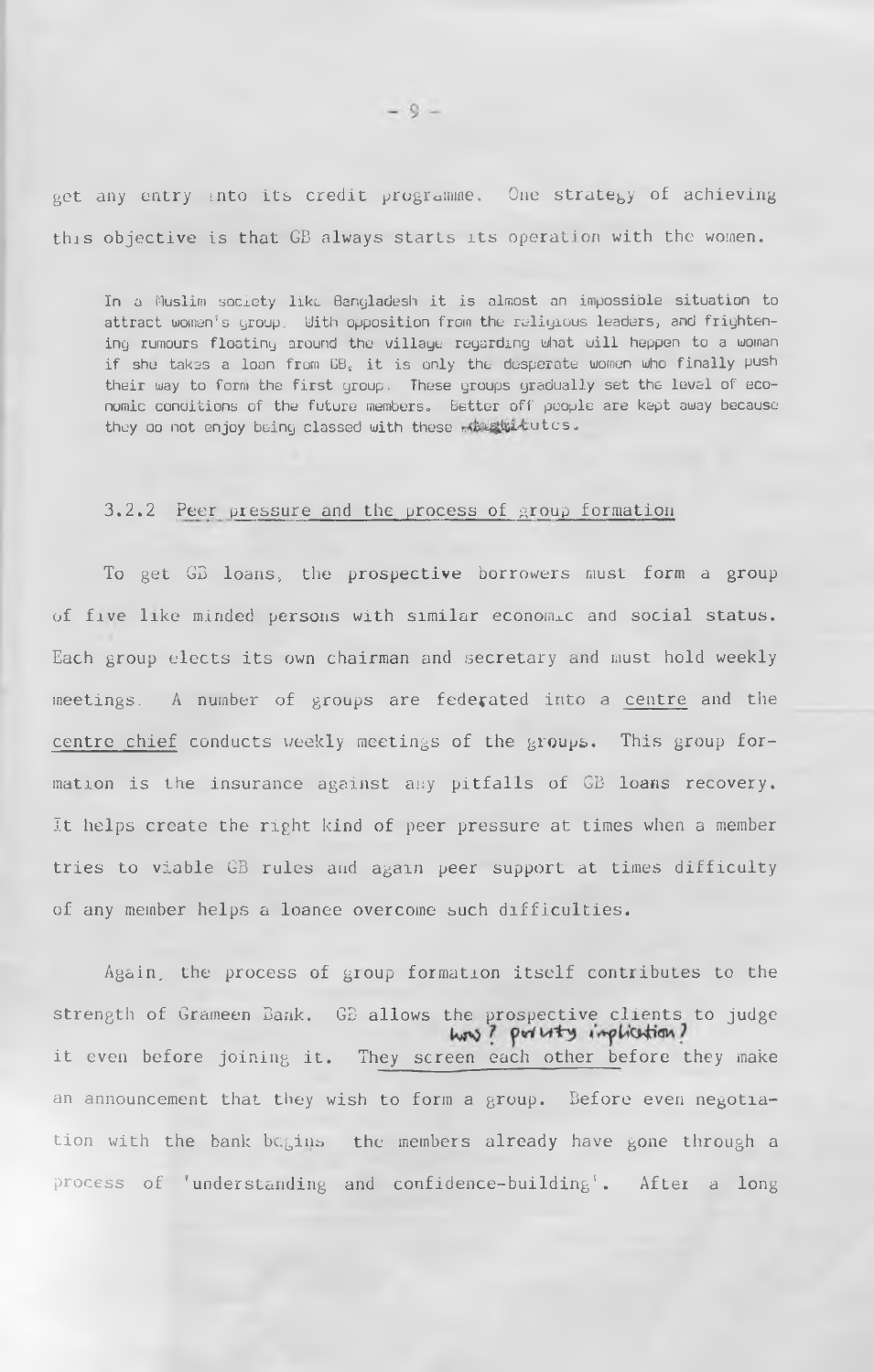period of suspense and learning members of a group get 'recognition'. It itself is a thrilling experience and the member feels he/she has earned it. Me/sne wants to preserve it.

## 3.2.3 Slow and steady approach of GD

GB allows the process of understanding it by the clients to take Its time. It does not rush. GB offers the following explanation: 'Shy hurry? If poor people have survived without GB for all these years now, they will survive without GB for many more years to come<sup> $\frac{12}{\sqrt{2}}$ </sup>

A GB branch gets into operation in a slow and easy manner. While opening a new branch, Manager and his 'associate' will arrive in a village where GB wants to set up a branch. They will have no office, no place lo stay, no one to get in touch with. Their first assignment is to understand and document everything about the area which may come under the coverage of the proposed branch. He and his associate walks miles after miles everyday to talk to people, answer questions. 'hen he starts talking to the women, people get tensed. Threat counter threat follow. but desperate rural poor women stand together and voice that they have .nothing to loose. If manager is rebuked by the rural powerfuls and religious leaders, he abandons the village. Rural women then pressurize those people to go to the manager and invite him to the village. They are now more determined to form group. When the women ultimately receive a loan, other women want to join G3. And the process gets accelerated in no time.

 $-10-$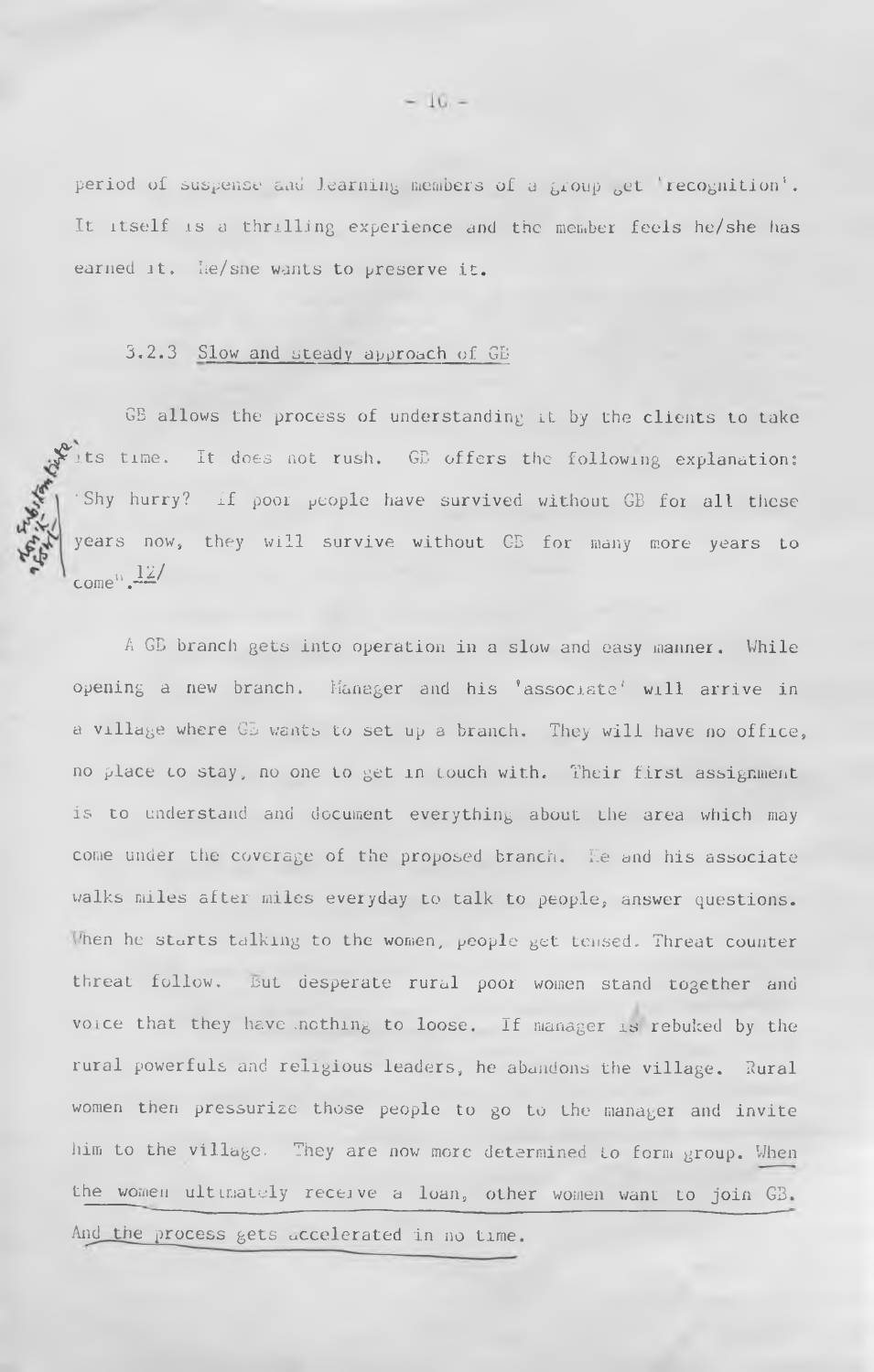What is to be noted, by going slow the manager and his associate create ai. environment of respect towards GB.

Only two persons, with modest belongings, arrive in a village to set up a GB branch. Everybody looks at them with disbelief, They look like two helpless persons. They don't know where they can spend night, where they are going to sat. This very much unlike Government officials who arrive in a village creating an area of tremendous importance around them. They take it for granted that the village leaders will make all arrangements for them. They will find delicious meals and snacks waiting for them at the rich person's home. /15

People get puzzled at first at the modest approach of these GB persons. As the days pass, they begin to see them more respectfully. Normally rural boys with higher degrees run away from the rural areas. But here they see the process reversed. They are genuinly trying to reach the rural poor. This helps GB to form its strong base amongst the people. Even the rural power structure at times gets neutrilized at the humble approach of GB way of organizing the rural  $\frac{14}{3}$ 

It is not the words, but his (GB Manager) hard work which soften the attitude of the rural people. Even if you do not like his ideas, you get convinced that he is trying hard to reach the poor, he is not doing something for his personal gain. All these work in favour of better response from the people, especially the rural poor who have decided to join GB.

## 3.2.4 Ensuring loan utilization

Once a member or other members of a group have decided loan it is strictly monitored, especially, with regards to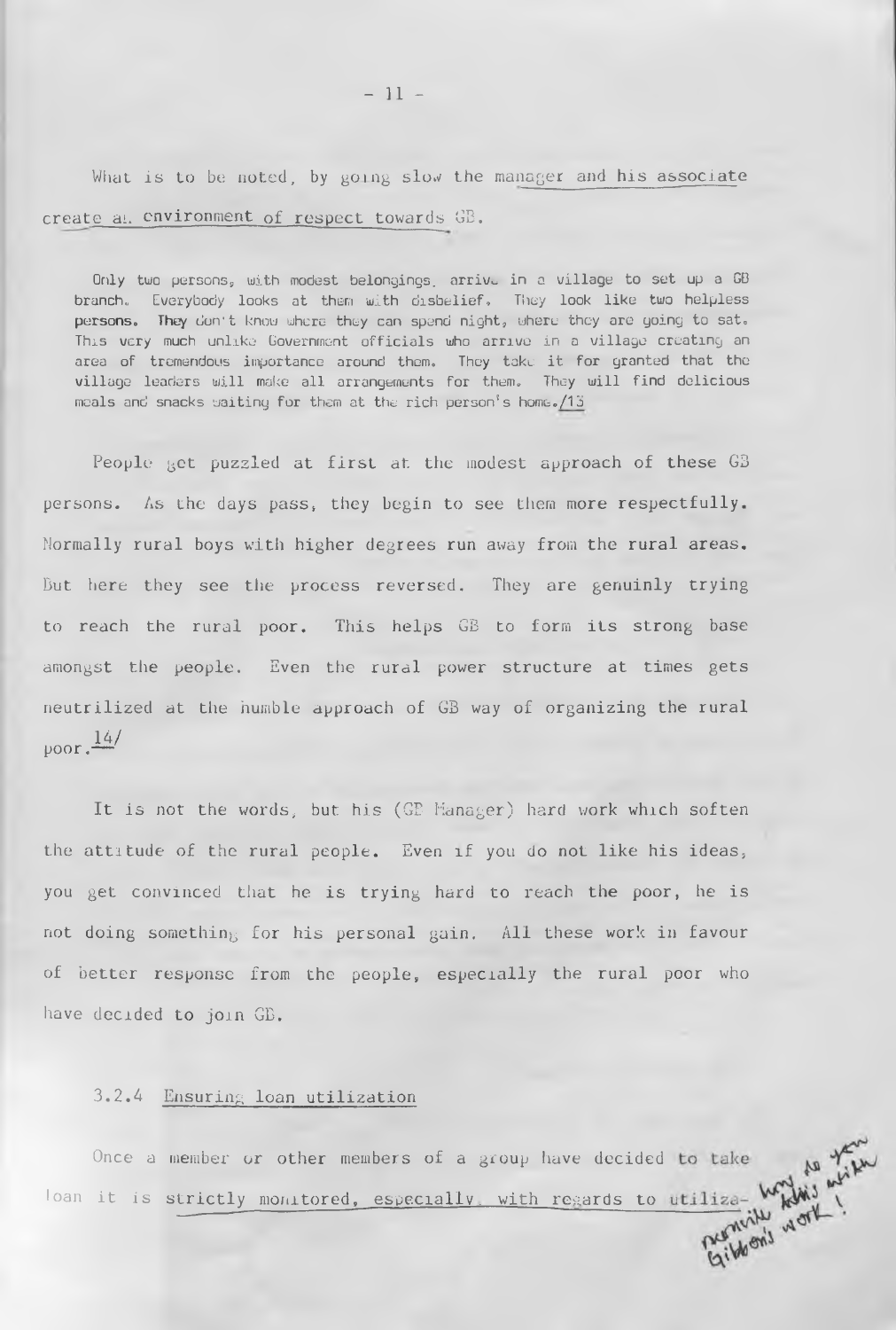tion. If one member has taken a loan, other members of the group watch him/her utilize it for the purpose it has stated in the loan , which is a set of  $\mathcal{L}$   $\mathcal{L}$   $\mathcal{L}$   $\mathcal{L}$   $\mathcal{L}$   $\mathcal{L}$   $\mathcal{L}$   $\mathcal{L}$   $\mathcal{L}$   $\mathcal{L}$   $\mathcal{L}$   $\mathcal{L}$   $\mathcal{L}$   $\mathcal{L}$   $\mathcal{L}$   $\mathcal{L}$   $\mathcal{L}$   $\mathcal{L}$   $\mathcal{L}$   $\mathcal{L}$   $\mathcal{L}$   $\mathcal{L}$   $\math$ application fo<u>r</u>m. Moreover, Bank worker gives a form called <u>Loan</u>  $\rho_{\rm A}$ Utilization Form along with the loan. The loanee has to return this form duely signed by the loanee, the Group Chairman, the Centre Chief and of course, the Bank Worker. At each stage, the person signing this form is supposed to check whether the loan has been put to use for which he/she promised in the loan application. The Manager normally checks these application and may decide to see physically if not 100 per cent, at least 25% of the loanees to find out whether they have utilized the loans pioperly or not.

## 3.2.5 Loans to appropriate activities:

Loans are provided to activities which generate regular incomes. This is needed to pay weekly instalments. If the gestation  $period$ of any activity is long, say for example, for buying milch cow, the loanee may put some money in some other 'buskets' in order to mak. it easier for himself/herself to pay weekly instalment out of those extra income. This helps maintain better repayment record of the loanees. Also the loanee may have other sources of income to support weekly repayment.

## 3.2.6 Some instalments:

The procedure of collecting repayments in small amounts through weekly instalments helps GB loanees to keep their repayment record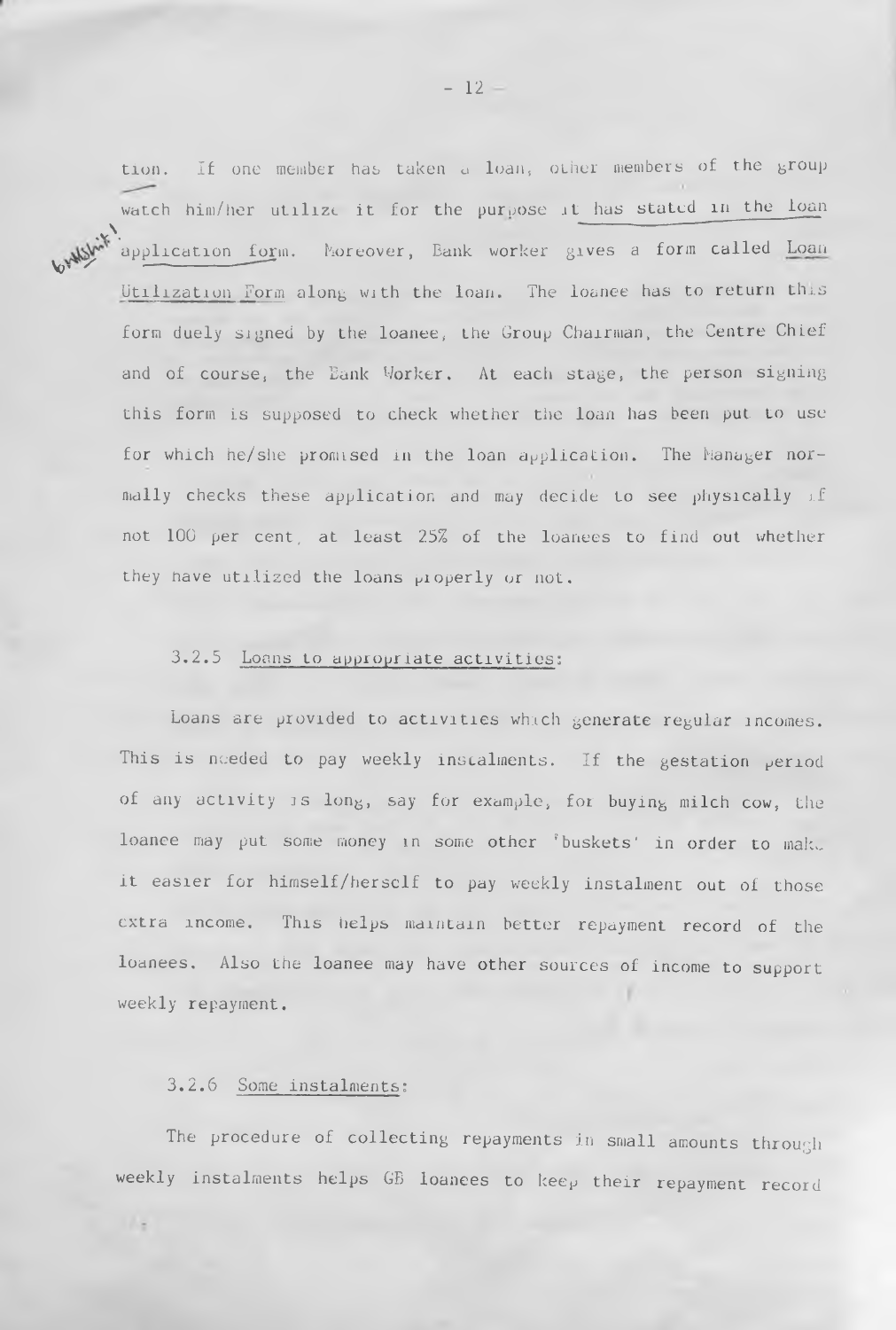straight. It so happens that since they repay small instalments out of their incremental incomes, at the end of the entire loan repayment cycle, they are normally seen to retain at least the initial loan amount even after repayment. They may hold the amount either in cash or in kind. This help the loanees in expanding the resource base in the future cycles of loan utilization.

## $3.2.7$  Group fund  $-$  a cushion against unforeseen expenditure:

GB members are to save one taka every week plus five per cent of the loan amount, which is kept aside at the time of loan disbursement. The savings from the Group Fund (GF) from which the members could borrow at times of need, at terms fixed by the group work as cushion against diverting loan money for other than specified activities. The GF loan can be used for consumption at times of sickness or social ceremony so that the loanee does not have to make these expenses out of his/her capital. Group members, however, do not have individual claim on the group fund.

Another fund called Emergency Fund is created with additional payments of 25 per cent of the interest due on the loan after the loan is fully repaid. This fund is used as insurance against default. Proceeds of this fund may be used to repay the loan of a member.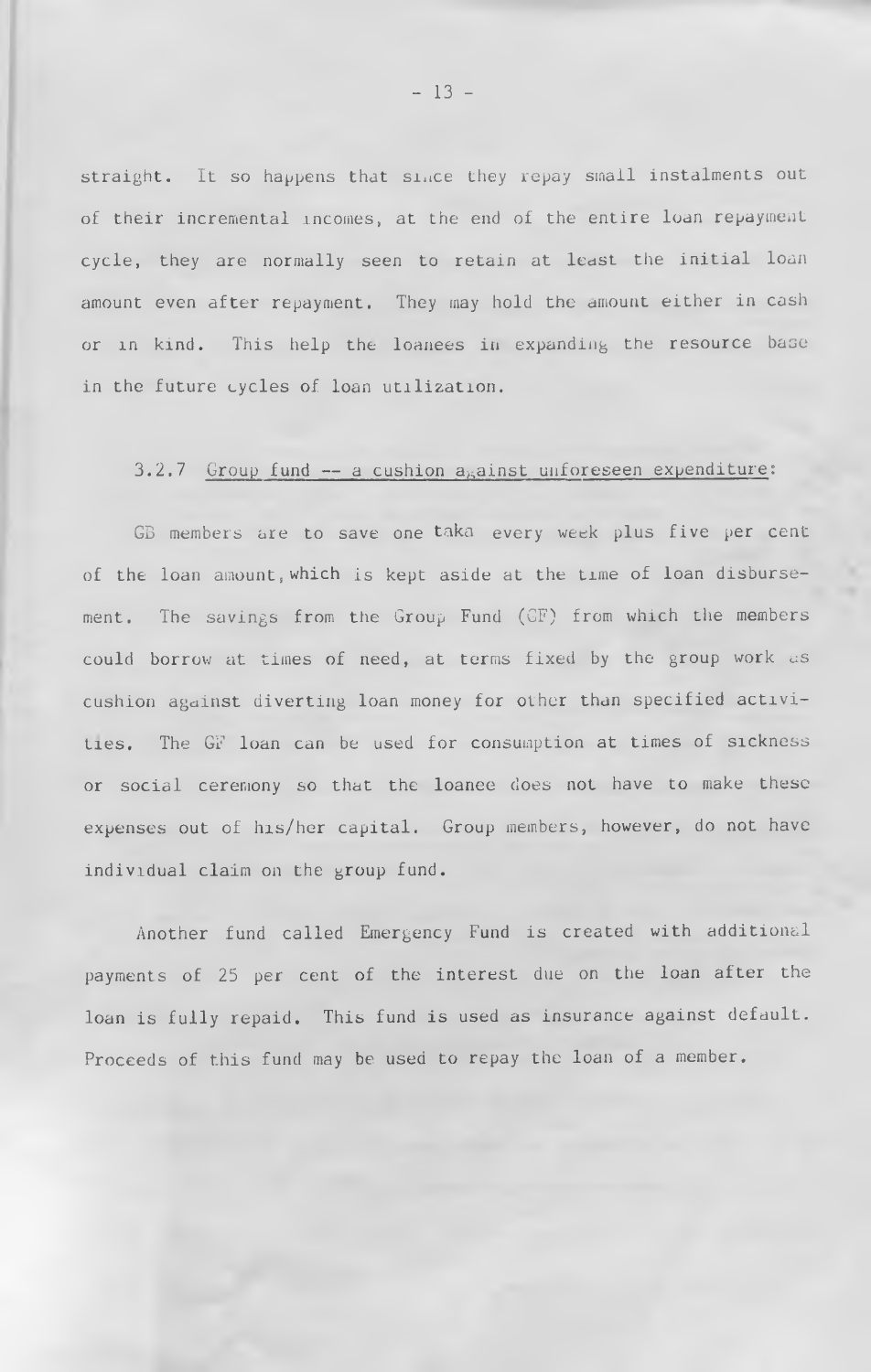### 3.2.G Incentives of repeat loan;

Of late, it is being increasingly emphasized that if the loanees are sure that they would get new loans once they have repaid, they would like to repay their past loans. In the words of Adams and Vogel:

The main advantage to the borrower of playing the repayment lottery is the probability of receiving a larger loan in the future on which a positive rate of return can be expected, ... The most important factors in determining whether a Iona was likely to be delinquent were those related to the borrower's assess  $\prime$  ment of the probability of obtaining a new larger loan in future on a timely  $basis. /15$ 

Grameen Bank is trying to follow this principle. In fact if the past record of repayment is satisfactory, the loanee get next loan within just a week of the payment of the last instalment. GD members by and large believe that they will get repeat loans if they continue to repay loan without defiult. It has also been seen from BlDS Loanee Gurvey that 12% of the loanees, infact, paid advance ins talments in order to get the next loan. Second and subsequent loan **juin** 1 have been seen to be higher, yielding higher level of income. Of course, only upto a level. $\overline{16}$ 

## 3.2.9 Consciousness-raising efforts of GB;

Although GB always defends itself to be a bank per excellence it indulges in a number of consciousness-raising efforts.  $\frac{17}{11}$  All these make *Gb* loanees much more conscious clients in terms of social philosophy and the realities around. These work as cementing force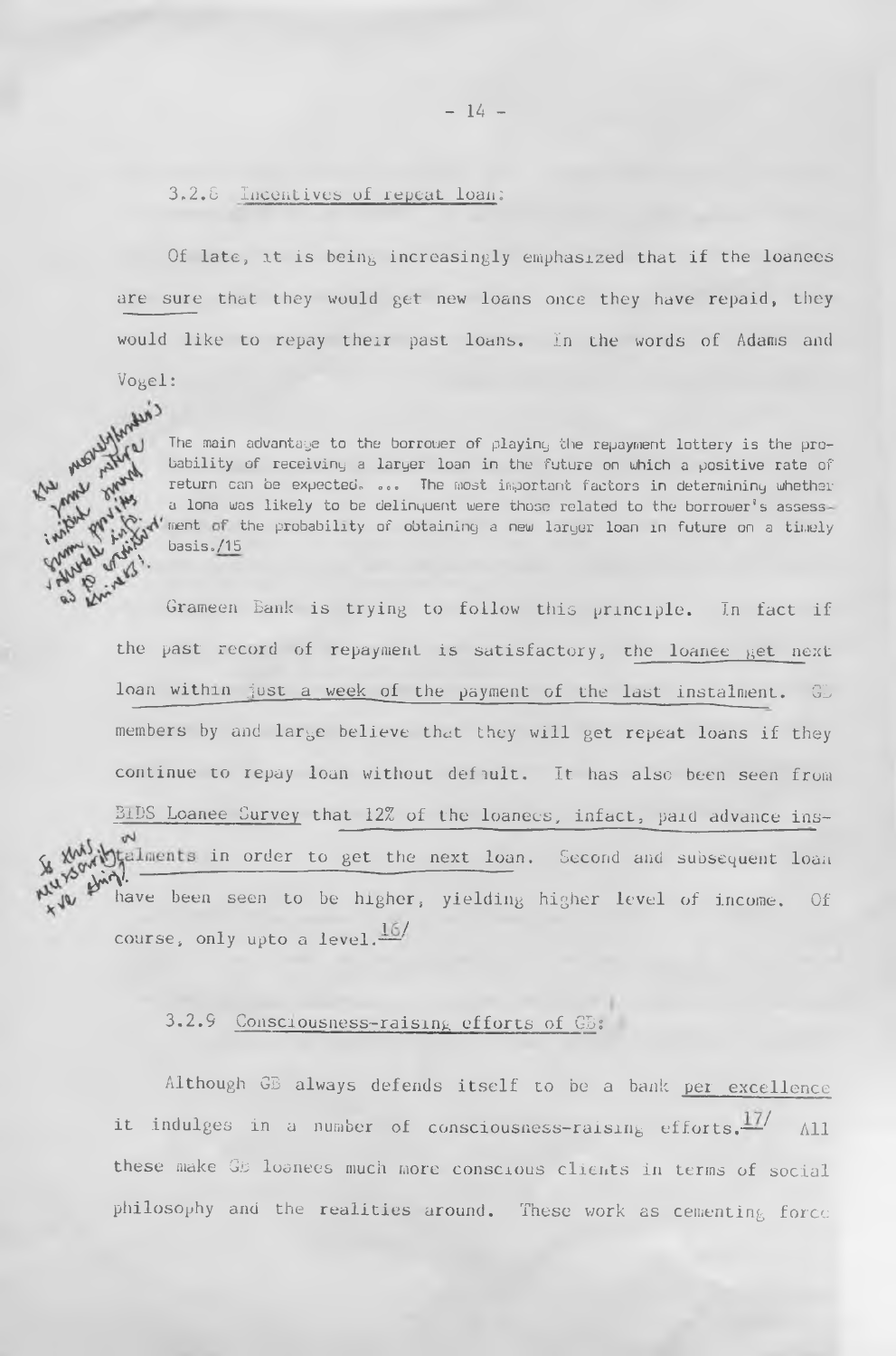and hence their commitment to GE improves gradually. '16 Decisions' embracing all aspects of rural life in terms of better living and personality development go a long way in raising consciousness of the loanee. And a conscious group is bound to show better repayment performance.

3.2.10 <u>Strict supervision:</u> more on MAS!

Supervision is the keyword in GB operations. Bank workers are the frontline solders of GB. Each Bank Worker has to look into the GB activities amongst upto sixty groups at the maximum. They keep an eye on them every time they visit the villages. Managers, Area Managers, Zonal Managers again keep their supervision tight on the layer immediately below them. Supervision is again matched by participative decision making — an ingredient cf GB way of management.

### 3.2.11 Participative management style of GB;

GB is a highly decentraized organization. It is organized on the principle of having circles within circle. The biggest circle is the head office, the smallest being the group. Each bigger circle passes on the responsibilities to the immediately next smaller circles within itself, while keeping close watch on what goes in each constituent smaller circle. In case of emergency high circle takes up the responsibility more directly to bail out the lower circle.

/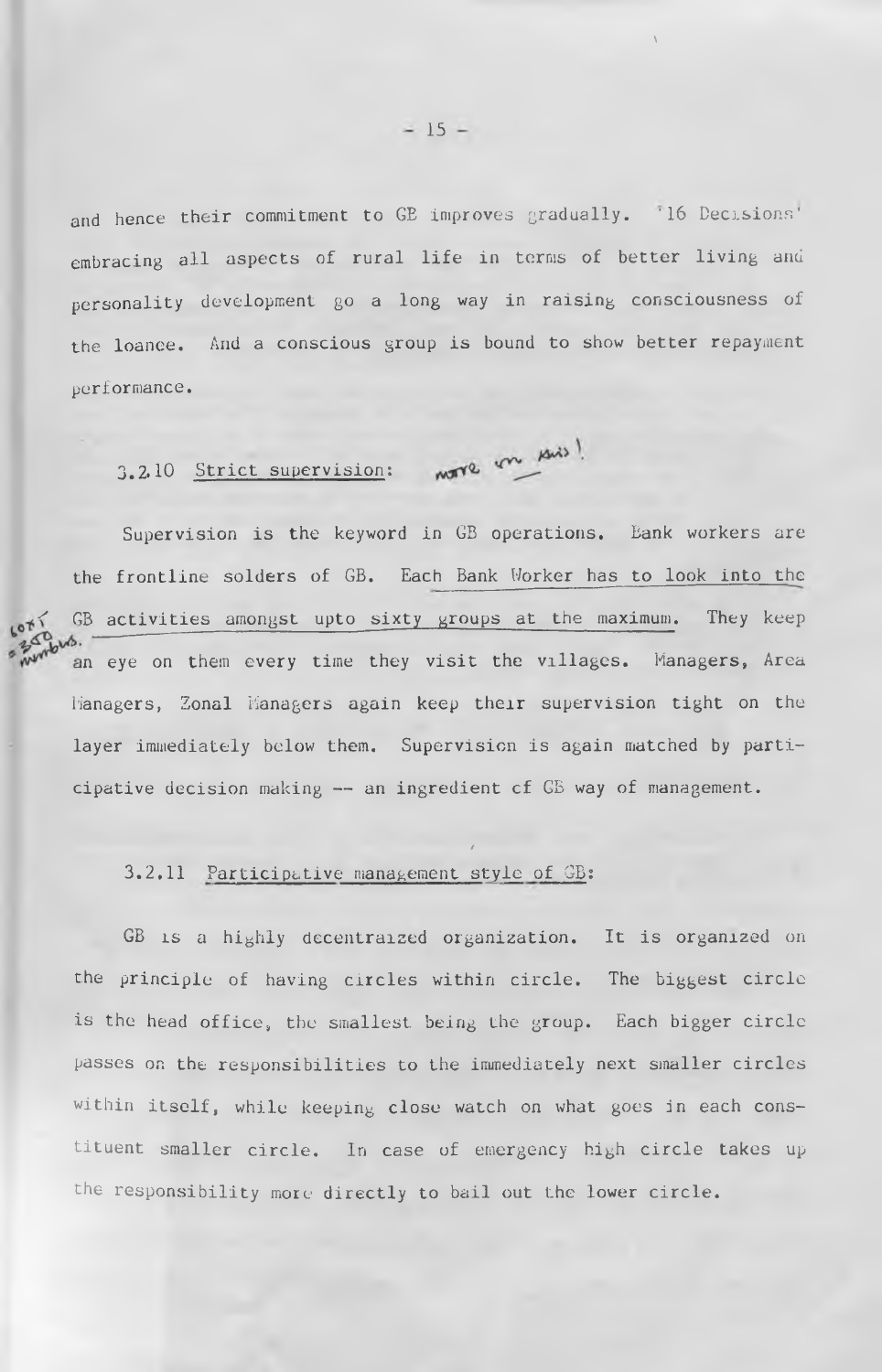GB is multi-layered federations of constituent units. Each bigger circle is a federation of immediately smaller circles. In management decision the spirit of federalism is widely visible. Each federating unit is trying to protect its own autonomy by doing things right without being told what to do. Branches try to do their thing without any intervention from area. Area tries to do their thing without being pushed by the zone. Zone enjoys its own autonomy. It won't be happy if Head Office steps into direct it in its routine work.

In order to retain autonomy each unit has to work hard. Any lapes or short-comings will invite intervention from the higher authority. The federal body tends to take up the role of a control tower in relation to the air planes flying in the sky under its guidance. Federating units may be viewed as the flying airplanes. The control tower supplies all the necessary intelligence to the pilot to fly the plane safely, but it does notattompt to assume the role of the pilot itself. But in an exceptional situation when the pilot fails to fly the plane properly, the control tower takes over a very active role in flying the plane to safety.

In GB we try to make it very clear to our "pilots" what their responsibilities are. One of our "pilots" can grumble about his co-pilot, his navigator, his flight engineer, even his whole crew, but he knows that the total responsibility remains squarely with him alone./18

In that sense, Gb operates on the principle of shared authority, which holds that:

... Managers share their managerial authority with their subordinates. Finally it attempts to actually involve subordinates in the important decision-making process of the organization, not just in tangential problems or concerns. 19

GB Head Office always try to avoid taking unilateral decisions. If it has to frame new policies, rules or regulations within the competence of the management it will make draft and circulate the draft among Departmental Heads and Zonal Managers for comments and modifications. If the subject is of greater importance, the copies of the draft will go to the Area Managers. Different strata may hold internal meetings to come to consensus on each of these issues put in the draft. All opinions are then sent to a Drafting Committed to make a second draft taking all pros and cons. Same process may follow if no clear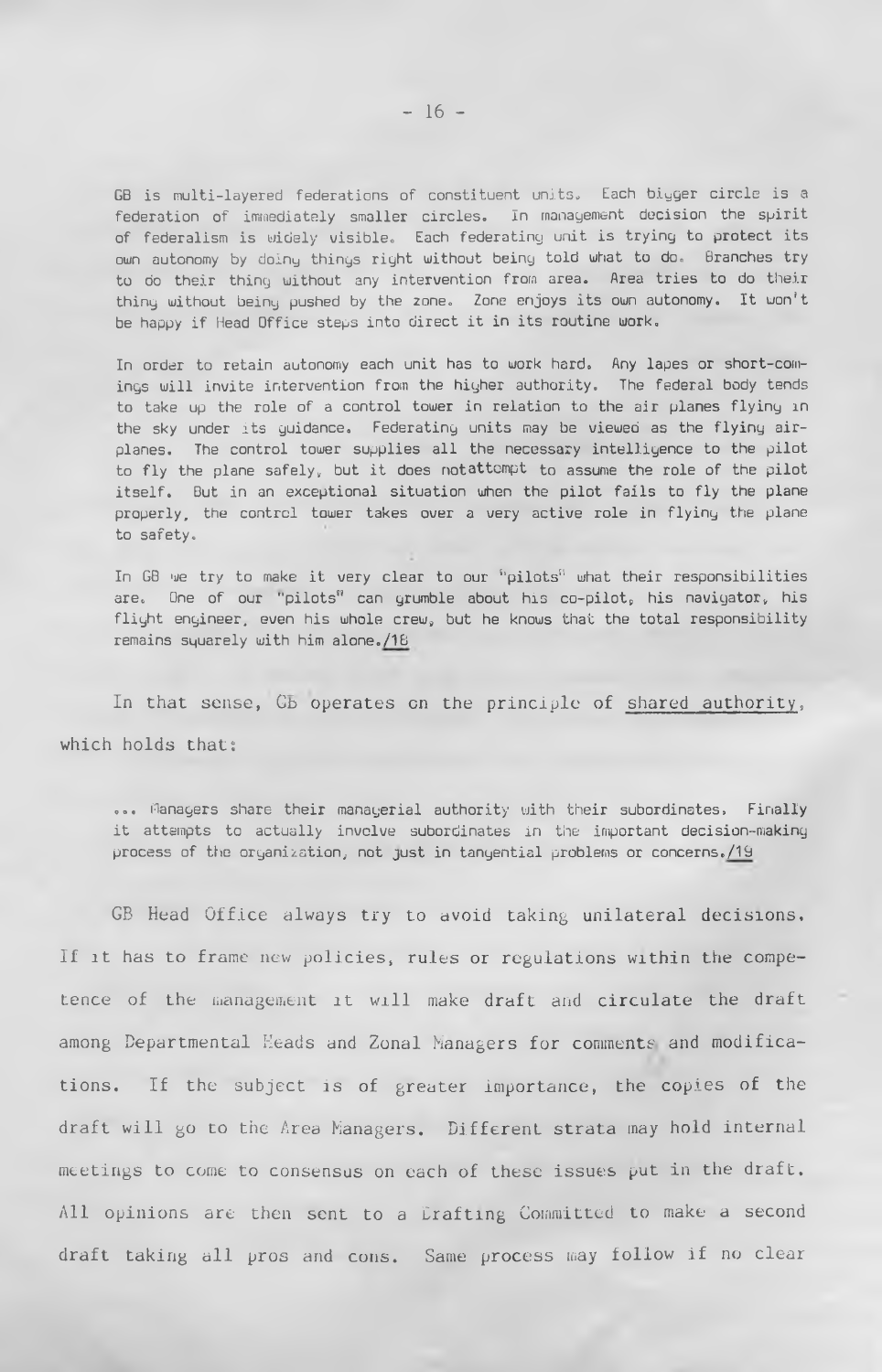decision can be taken on first round of circulation. If the second draft does have room for controversy, the matter is put to the Zonal Managers conference to thrash out the matter. ZM's conference is a two or three day intensive affair. Every three months or so, ZMs sit down with the Head Office personnel to thrash out past hitches and future plans. Head Office can only defend itself and cannot accuse the ZMs in this conference. ZMs also pass opinion on other zone's performance.

Zones hold similar conferences at the zone level. Area Managers are not sitting idle either. They too hold such meetings with Managers. Thus the open-door policy of GB has allowed everybody to participate in the decision-making process and hence remove much of the misunderstanding and tension in the organization.

GB has over the years developed an army of dedicated bank staff who spend most of their time in the field. The Read office staff strength is very lean, only about one tenth of the total. The employees work dawn to dusk, at times even burn midnight candle to keep the paper works straight. Why they work so hard? The answer is: they are trained and socially oriented to serve the poor. GB training is mostly self-teaching. There are no books to read. 'Villages of Bangladesh teach young people more things about life than the pages of books'. In the head office training institute they are informed about their duties and the rules and procedure followed by GE in addition to the knowledge of the socio-economic conditions of the country-side and, of course, the need for serving the poor. They are then sent to

 $-17 -$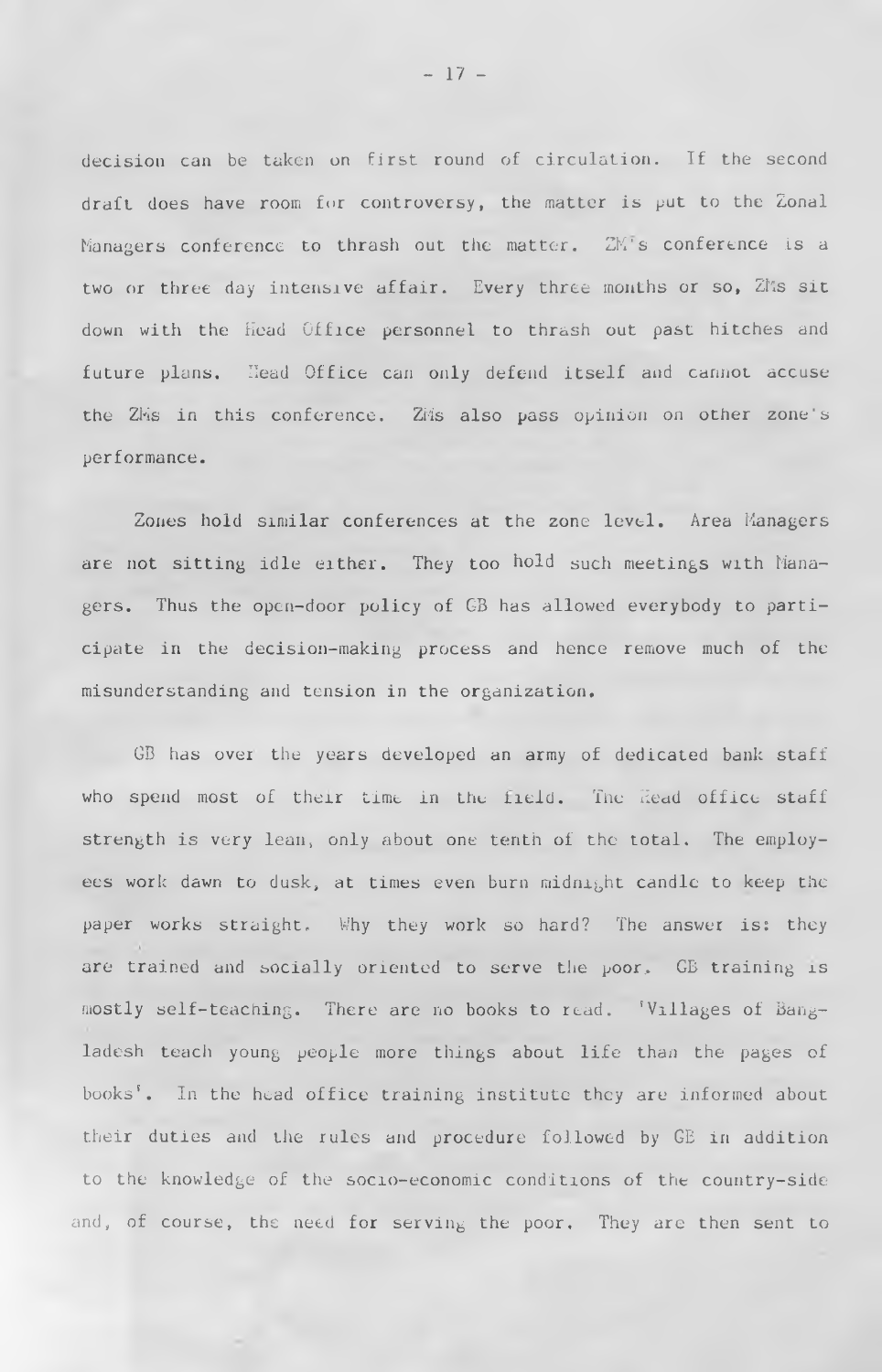the existing branches to work as trainees. They thus learn from every day operation of the tank. They are to 'criticise, modify or improvise GB work procedures and bring them to other colleagues to convince them that if the proposals are accepted and introduced, GB would func- $20/$ Lion better'.— During this six months' training the trainees come back to the Training Institute three times for about a week only to exchange their findings about GB operation at the village level with others. During this training period the trainees, just out from the University, face the crude reality, the ugly faces of poverty and exploitation for the first time so intensively. Some of them cannot bear the intensity. They leave. Others continue to see. Those who stay back give a serious look around them. They see the hard work of their predecessors. They also can feel that his hard work yields results. They can see the changes they can 'feel them, touch them'. This unfolding of the rural poor, this immediate change attracts them. They can know for themselves how self-respect generate in them for working with the poor. Thus they become part of GB, part of the rural poor.

Also GB gives these young people a chance to satiate their desire of fulfilling certain social responsibility. Whatever bad names are bestowed upon them, young men and women of Bangladesh fought and brought Bangladesh. They are still in the frontline in struggle for social change. The practical life after the education does not give them a chance to fulfill that inner desire. They see every thing contrary to their dreams. So they give in. Desire for personal gain replaces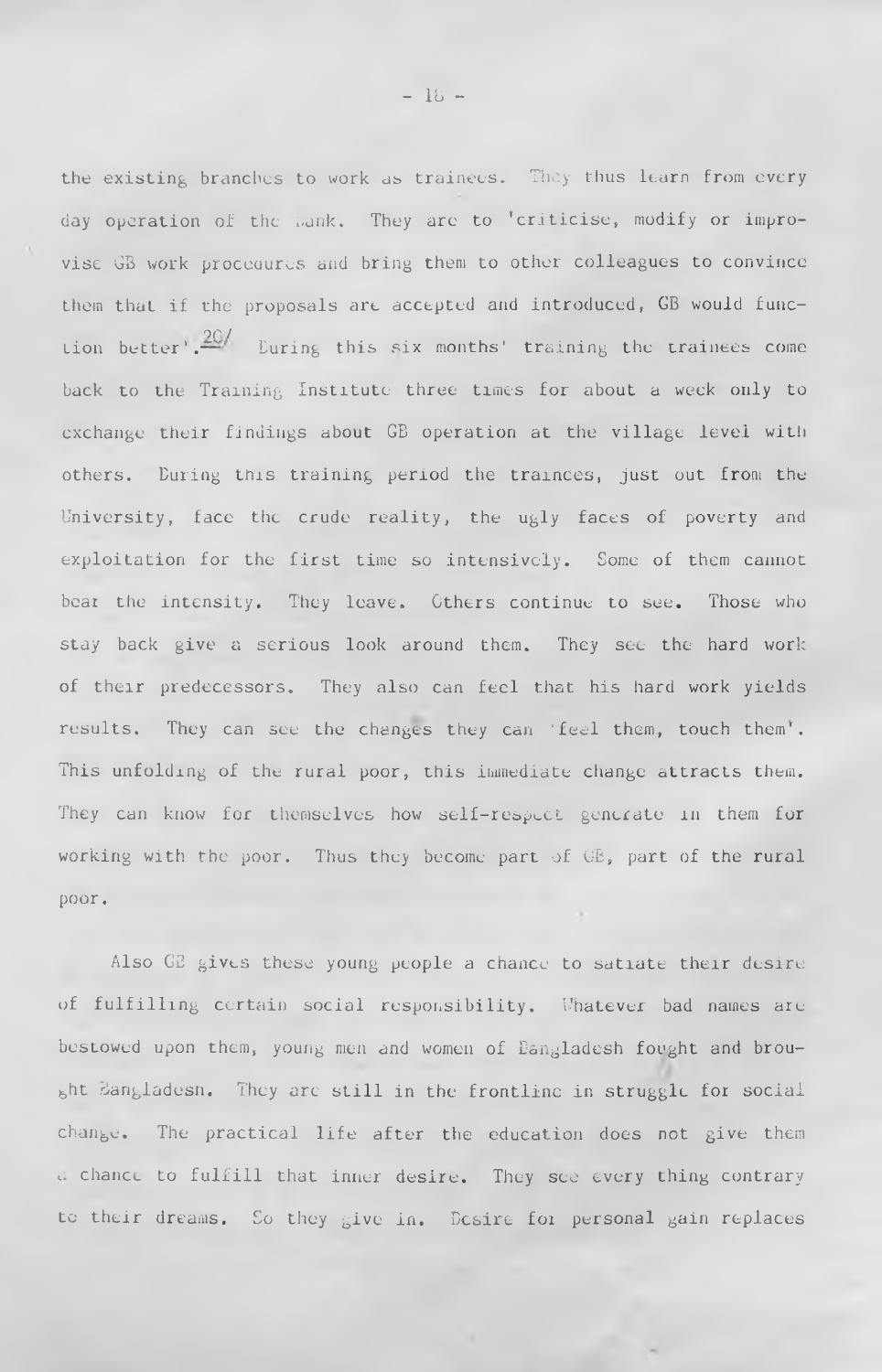personal sacrifices. It is not their fault. Society at large has failed to give them the opportunity to 'change the World'. GB in its modest way offers these young people a job which is almost in tune with their interest inherent sense of social responsibility. They get a chance to go near to the poor. They take the role of a teacher — a cherished goal. Not overburdened with bureaucratic hurdles, they go to the poor in their own way. Women take an extra pride in serving GB. Once they join GB, they suddenly change their status as 'liability' to 'asset' in their family and society at large. This helps them work even harder. In otherwords, GB uses the knowledge, experience, imagination and excitement of the young people to serve the rural poor.

GB always encourages innovation. Innovative youngmen thus find extra pleasure in not only creating new ideas, they get a chance to implement them. Many new things have been introduced out of these innovative ideas. The innovative bank worker in the field can directly communicate to the Chief Executive if he has something new in his mind.

The Managing Director, still maintains his personal contacts with the bank branches through frequent field visits and attending workshop. Also the Monthly Report from each branch goes to him regularly, maintaining a direct channel of communication. He is being assisted in this effort by a dedicated cadre of mid-level officers, many of whom are his students and whom he developed during the pilot project near his University campus. With the increase in bank branches they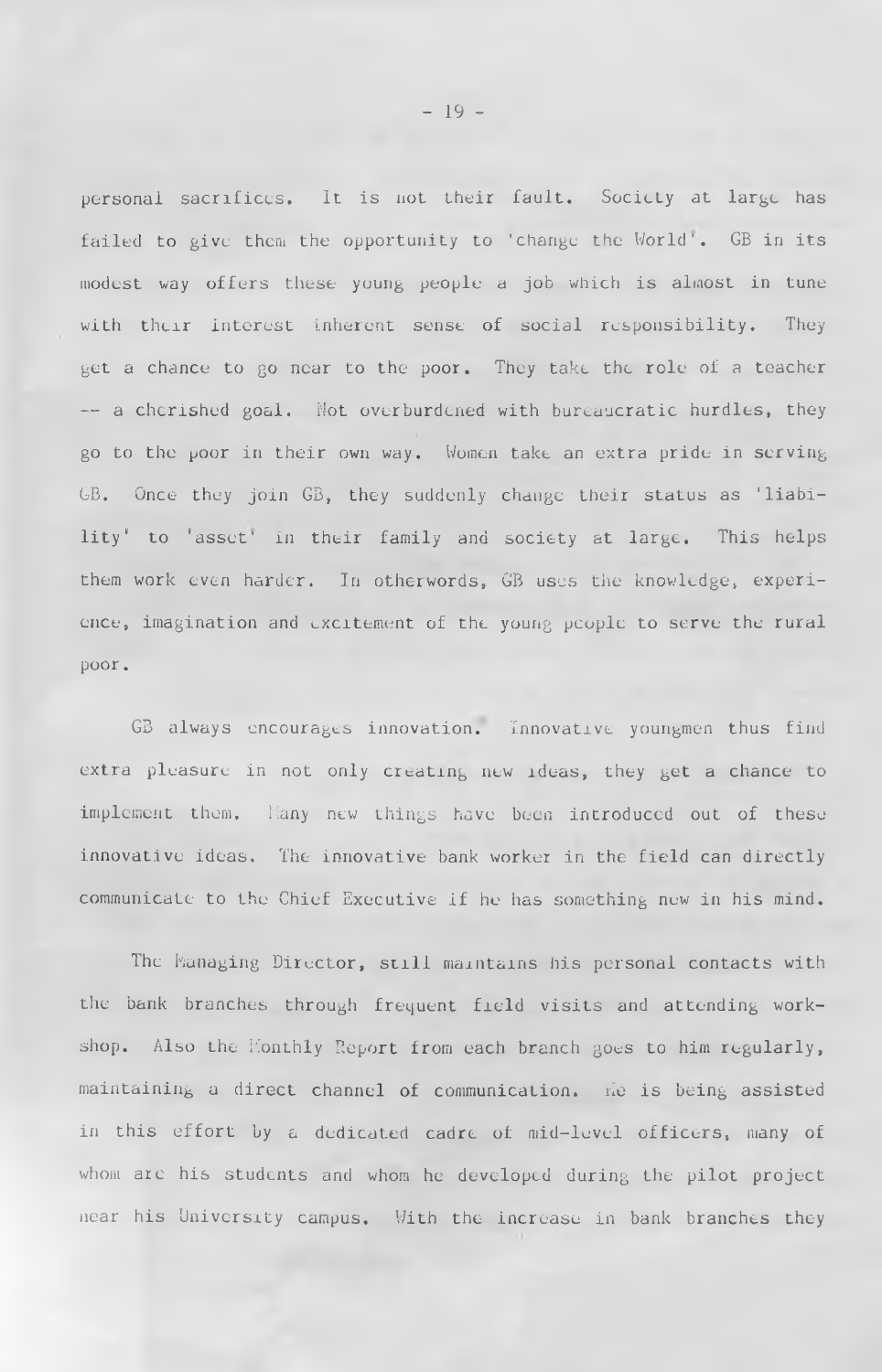work as his contact persons and keep him informed about day to day problems and success. A truly decentralized administrative mechanism has been developed which takes care of most of the problems.

He is aided by a very strong Monitoring and Evaluate on Unit. The Head office Honitoring Unit regularly presents him with bundles of comparative picture to bring out the weak points in each zone. Fully computerized, this unit is in fact, the eye of the Managing Director. Similarly each Zonal Manager is aided by a Zonal Monitoring Unit, also computerized.

One may cite many other factors which in a way or other contribute to the success of GB in ensuring such a high level of recovery. However, one should not be overwhelmed with the success of GE. There are many sour areas as well. We may point out only a few:  $\lambda$ 

## 4. Factors Which May Retard the Success of GB:

s.

4.1 As is seen from table 2,1, as the "GL matures, problems begin to merged. It is seen that in some zones, e.g. Tangail, the recovery rate has slided down a bit. Even though the rates are very high compared to other banks, GB authority has to take note of this. If allowed to slide down, there may not be end to it. However, GB authority is well aware of this problem. They think some of tht old loanees  $\omega$ <sup>W</sup>, in old branches are creating problem. It has been observed by Hossain $\frac{21}{ }$  that the first time loance's record of repayment is much better than the subsequent times loanees. The fourth time loanees had about 10 per cent of the loans in overdue instalments compared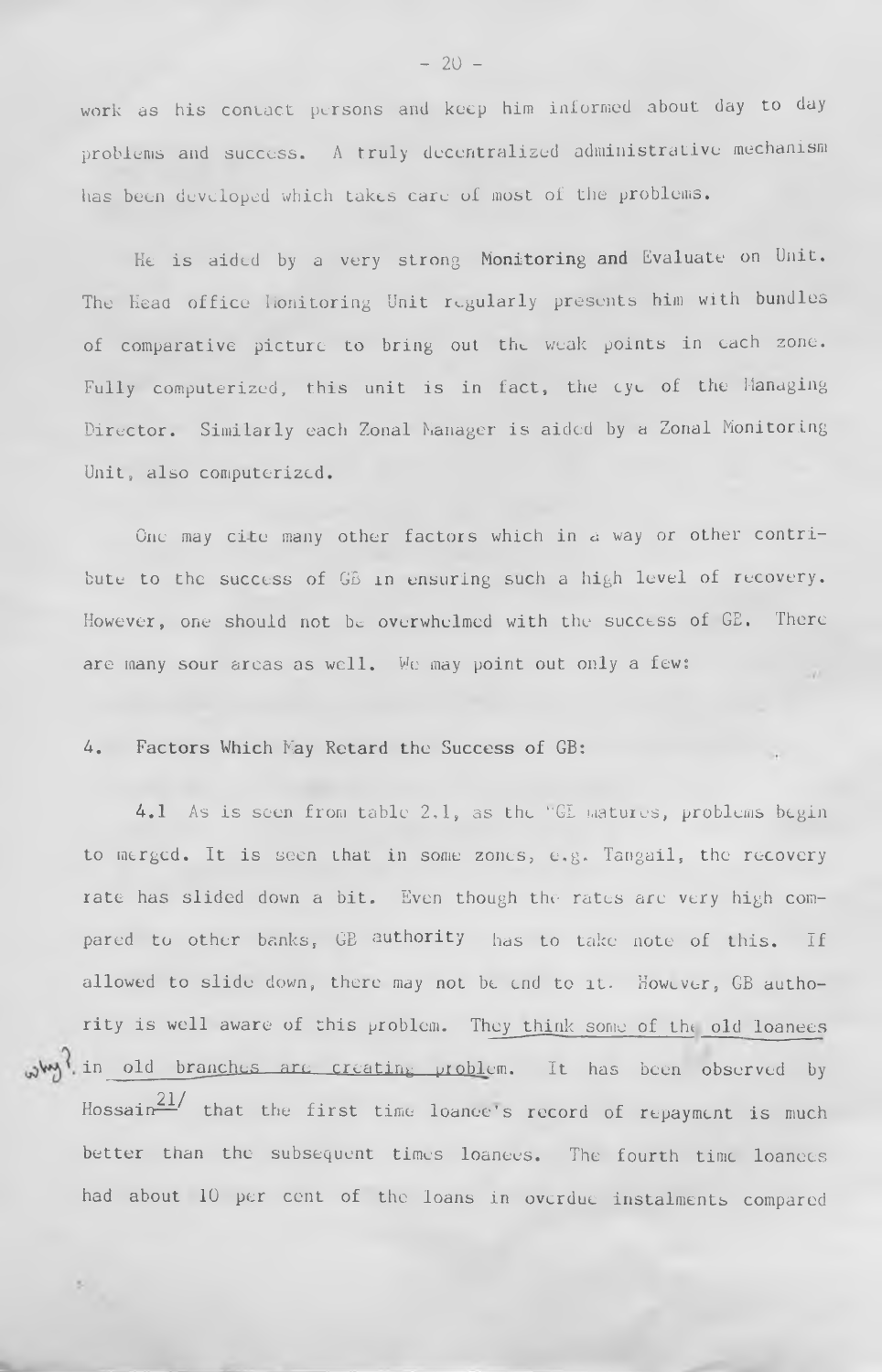to 0.4 per cent for the first time loanees and 1.2 per cent for the second time ones. Thus, the old members appear to be less serious in maintaining regularity in repayment. Again, even amongst the old members, the repayment behaviour of female loanees is much better than the male ones.

In order to keep the records clean. GB has to be cautious about the old members. They have to decide whether to continue with these 'graduated (from being poor)' members with poorer repayment record or expand horizontally with newer members. They may have to go into newer areas of activities with new set of rules for their graduated members.

4.2 The repayment record of the 'collective loans' is not particularly good. The members with excellent individual record of repayment are not doing so well when they go for collective enterprises'. In most cases, it is the lack of management skill and the initial wrong investment decision which work against the success of collective enterprises. Also the weekly instalment system which works perfectly in case of individual non-farm activity does not work so well in cases of collective enterprises (which at present concentrate more on agricultural activities — land lease, Deep Tubcwcll, Shallow Tube Well, Pisciculture etc.)., GB management is well aware of these shortcomings and they are moving fast to change rules and improve management strength of the groups involved. In many cases, bank has taken over collective enterprises which run at a loss and is teaching the loanees involved how to run them efficiently.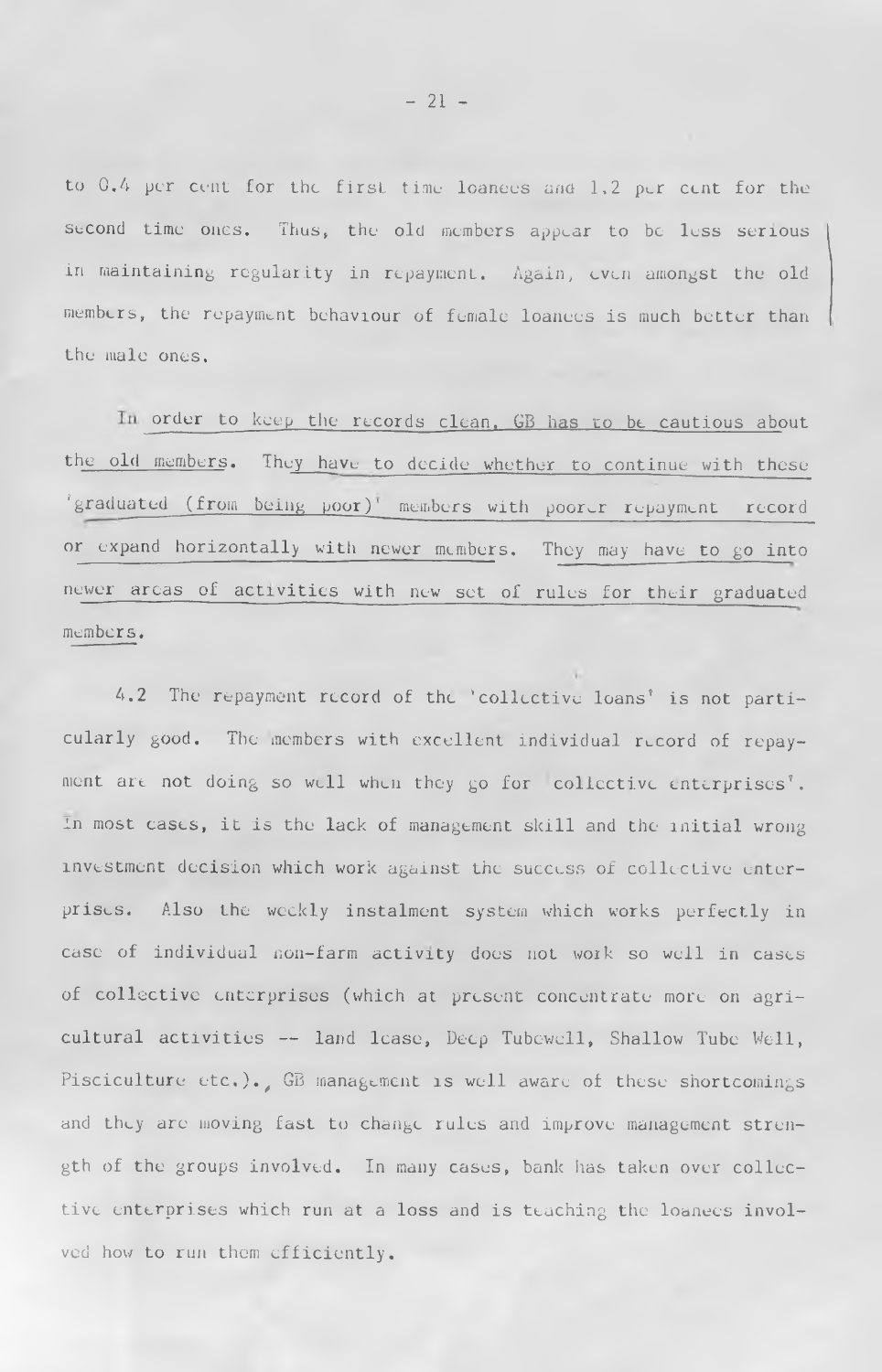4.3 hany people arc worried about too much dependence placed on the honesty and dedication of the bank workers. Also GB puts too much workload on the bank workers. They have lot of resentments. When every government employee around him/her sits comfortably in the chair and does virtually nothing, why GB workers will continue to work so hard with the same pay structure? GB authority has to device a better incentive structure for their frontline people.

4.4 Concomitantly the question arises: will the government allow GB to have independent incentive structure? In fact, Government may appear to be the biggest stumbling block for the forward march of GB. So far, they have not interfered much. On the contrary they can take credit for its success. But if the pressure from the rural power elites, inefficient employees of other organizations instead of being inspired by  $\mathbb{G}^{\mathbb{S}}$ 's spectacular work style, begin to influence the higher authority for creating problems for GB, things may look dificult.

4.5 It is also argued that GB should not expand too fast because of the pressure of the donor agencies or the government or rural elites. They should go in their own speed.

4.6 Dependence on foreign fund should be minimized. They should try to do as 'self-sufficiently' in terms of fund management as possible. GB has already taken steps towards that. They are not only mobilizing savings from their members, but also opening the section of 'deposit banking' to mobilize rural resources. Also the special projects e.g. Joyshagar Fish Farm and Chokoria Shrimp Farm have been taken up by GB with a long terra view of earning huge project which may be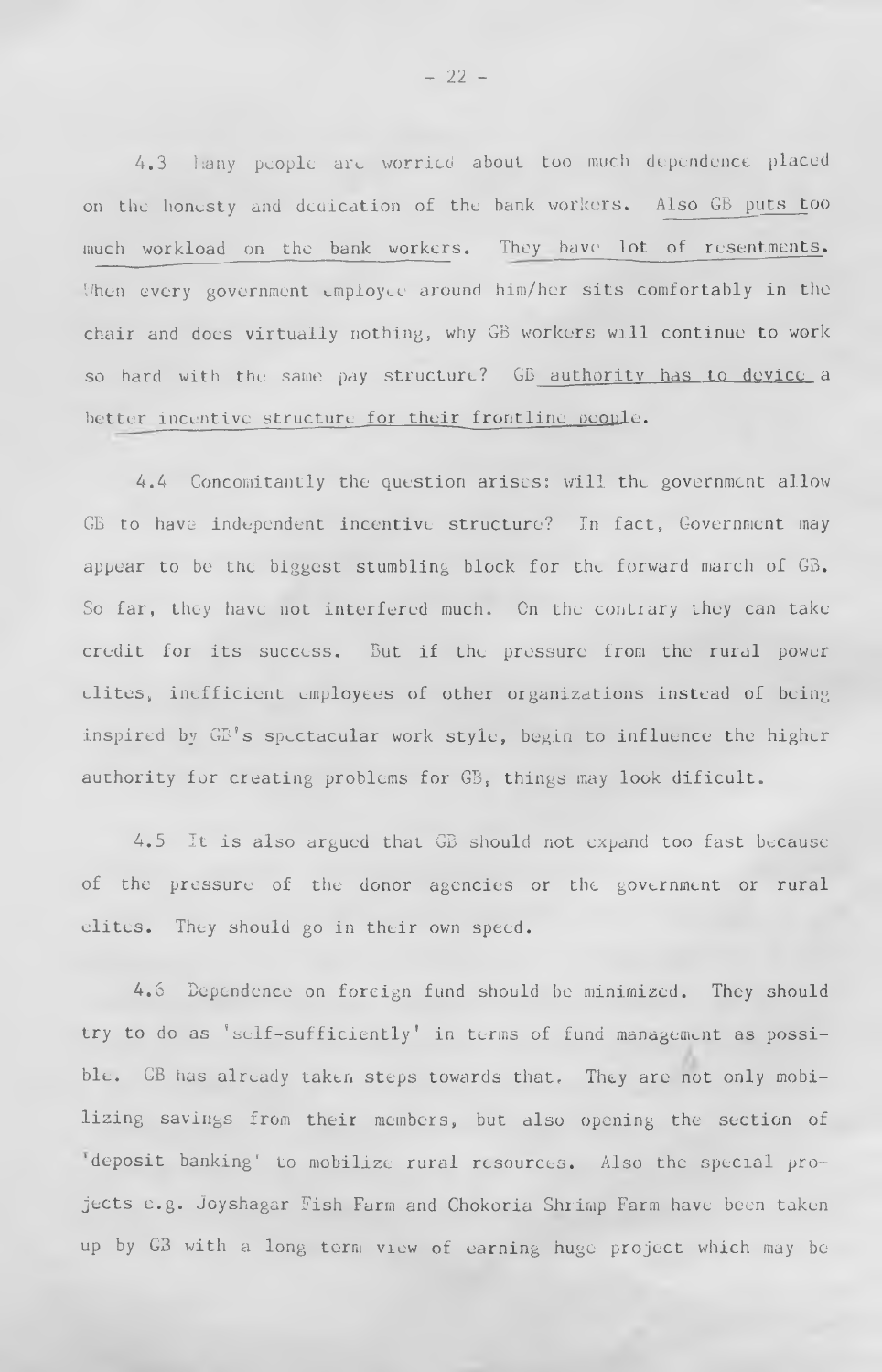utilized for running other GB activities. Also their drive to runn GB operations if not at profit, at least at break even is well  $recog$ nized.

4.7 Many would also argue that Managing Director has trusted his colleagues too much. He was reluctant to impose his views on his colleagues. As a result, chaotic conditions may prevail in the organization. My own hunce is that the policy of decentralization is working alright and the moment GB will abandon this path, the problems may crop up.

4.8 Group members have some resentment against the imposition of physical exercise and slogans. GB although needs to constantly monitor the impact of  $C\mathbb{S}$  from qualitative perspective as well. At the moment they concentrate too much on figures, which is good. But it is better to remember that GB is trading with human capital.

This is not the place to list other factors which may remotely stand on the way of GB's achievement. But this is certainly an occassion to draw relevant lessons for other organizations, specially rural credit giving agencies:

### 5. Lessons Learned

Those who want to replicate GB techniques of alleviating poverty through credit operations should keep some of the following points in mind: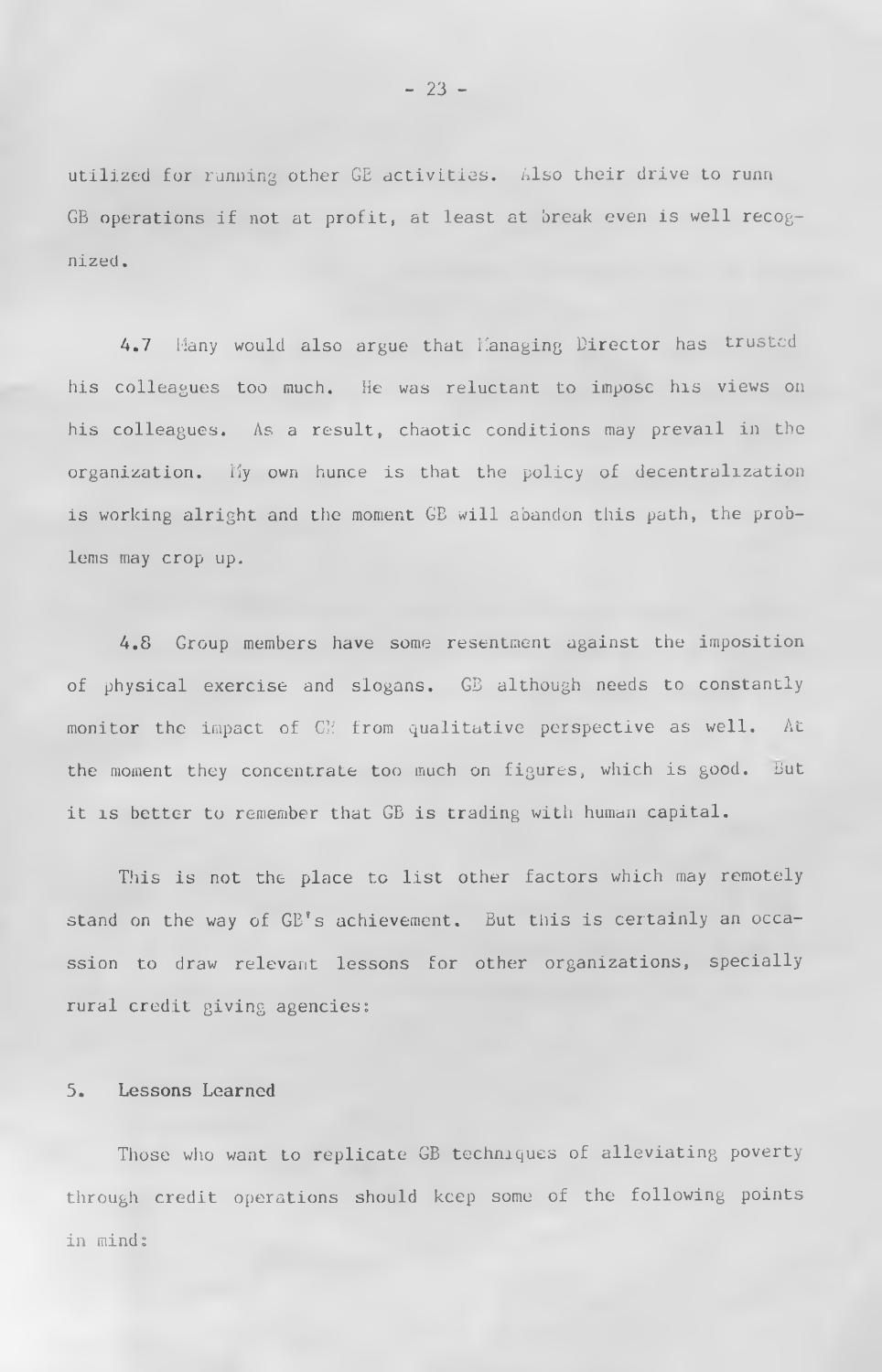5.1 If GB to be replicated, the replication efforts should be in more than one place. Variety of problems and solutions need to be looked at before going to GB programmes.

5.2 One must always strive for 100 per cent recovery of any credit programme. This gives the moral strength of any programme.

5.3 One should start with the poorest, preferably the poorest women.

5.A Any agency wants to learn from GB may be advised to start a fresh with fresh university graduates. They should then be exposed to the poverty and problem of rural life.

5.5 Better start in a very low key and small way. One can speed up as success begets success.

5.6 The principle of decentralization and participative decision making should be earnestly adhered to. You give the grass root level personnel for the credit and pass on the blame to their superiors.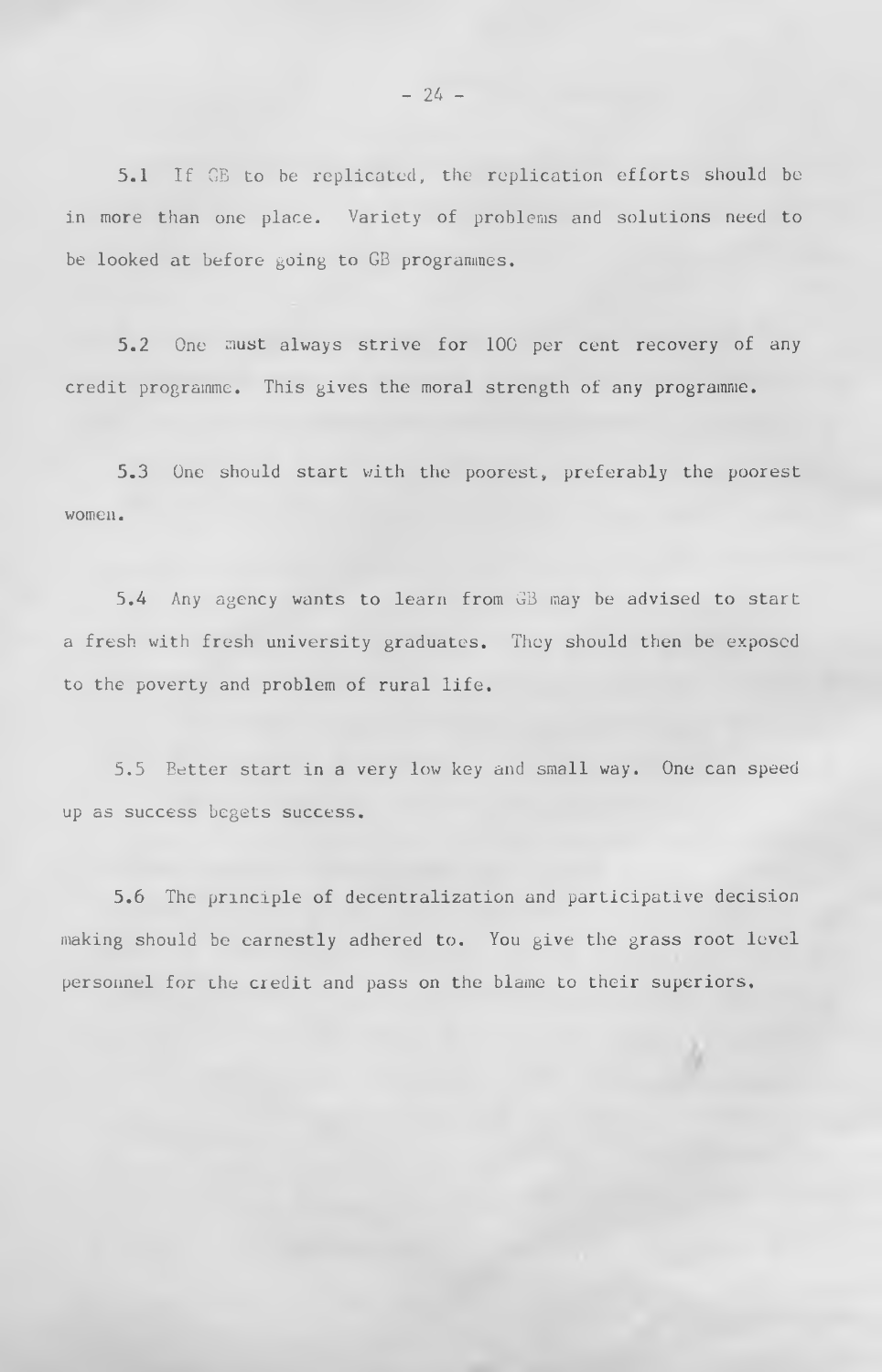## 6. Conclusion

We have seen how GB has succeeded in ensuring a very high level of recovery performance when others are faltering. The design of the programme, excellent implementation machine developed on the principle of mobile decentralized and participative management style arc mainly responsible for its success. One may always tro to transplant these management techniques in running any rural development especially rural credit programme.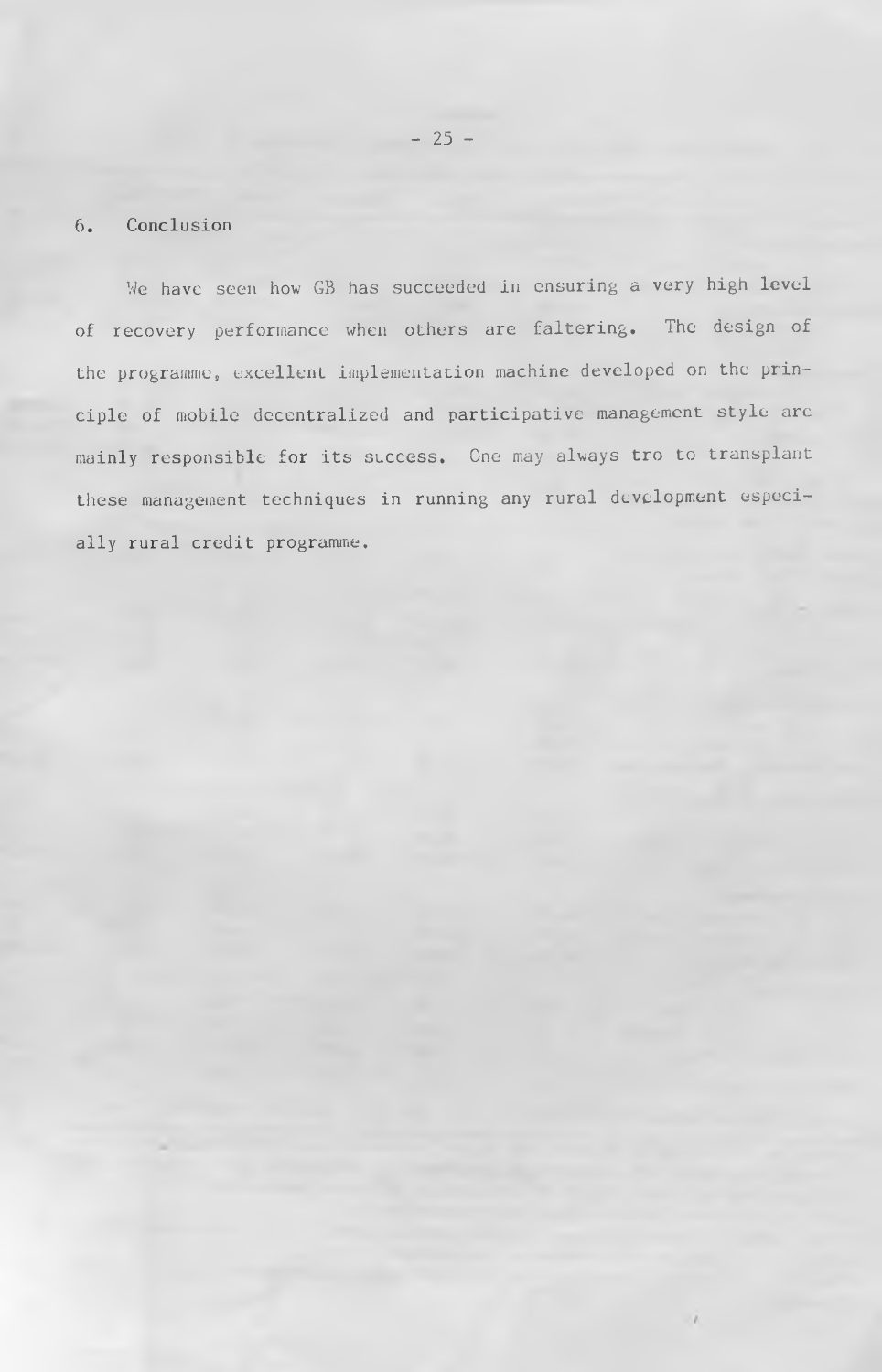#### Appendix 1

GRAMEEN BANK: CONSOLIDATED CUMULATIVE STATEMENT AS ON OCTOBER 31, 1986<sup>(a)</sup>

|                |                                                 |                |          |           |          |            | (In Lakh Taka)        |
|----------------|-------------------------------------------------|----------------|----------|-----------|----------|------------|-----------------------|
|                | Particulars                                     | Chittagony     | Tangail  | Rangpur   | Dhaka    | Patuakhali | Total                 |
| 1.             | Amount Disbursed <sup>(b)</sup>                 |                |          |           |          |            |                       |
|                | Landless (Male)                                 | 073.90         | 1975.30  | 1321.02   | 1110,42  | 412.26     | 9390.90               |
|                | Landless (Female)                               | 1520.75        | 1600.26  | 1267.34   | 1902.10  | 1658.57    | 794S.42               |
|                | Total Disbursement                              | 2394,65        | 3581.56  | 2588.36   | 3012.52  | 2063.23    | 13640.32              |
|                | (c)                                             | (98.54)        | (B6.49)  | (103, 41) | (115.20) | (81.94)    | (487.58)              |
|                |                                                 |                |          |           |          |            |                       |
| 2 <sub>o</sub> | Amount Repaid                                   |                |          |           |          |            |                       |
|                | Landless (Male                                  | 709.20         | 1748.29  | 1505.47   | 908.23   | 337.12     | 47.0.31               |
|                | Landless (Female)                               | 1112.42        | 1328.04  | 954.97    | 1440.29  | 1186.76    | <b>SUG2.96</b>        |
|                | Total repaid                                    | 1821,62        | 3077.13  | 2020.14   | 2348.52  | 1523.88    | 10791.29              |
|                |                                                 | (79.62)        | (60, 91) | (69, 66)  | (95, 50) | (80.56)    | (386.25)              |
|                |                                                 |                |          |           |          |            |                       |
| 3.             | Amount remaining unrepaid after                 | 2.02           | 4.90     | 2.03      | 4.49     | 0.23       | 2.93                  |
|                | one year (in percentage)                        |                |          |           |          |            |                       |
| 4.             | Amount overdue (i.e. remaining                  |                |          |           |          |            |                       |
|                | unrepaid after two years                        | <b>0.39</b>    | 6.00     | 0.05      | 0.48     | 0.00       | 1.26                  |
|                |                                                 |                |          |           |          |            |                       |
| 5.             | Saving in Group Fund <sup>(d)</sup>             |                |          |           |          |            |                       |
|                | Landless (Male)                                 | 65.69          | 161.23   | 103.19    | 84.59    | 29.75      | 441.45                |
|                | Landless (Female)                               | 111.50         | 134.54   | 101.09    | 138.53   | 119.43     | CU5.09                |
|                | Total Saving in Group Fund                      | 177.19         | 295.77   | 202.08    | 223.12   | 149.18     | 1047.34               |
| 6.             | Savings in Emergency Fund <sup>(e)</sup>        |                |          |           |          |            |                       |
|                | Landless (Male)                                 | 14.90          | 51.35    | 17.40     | 15,30    | 5.24       | 164.27                |
|                | Landless (Female)                               | 17.07          | 29.97    | 12.66     | 21.51    | 18,00      | 97.21                 |
|                | Total Savings in Emergency Fund                 | 31.97          | 81.32    | 3014      | 36.81    | 21.24      | 201.48                |
|                |                                                 |                |          |           |          |            |                       |
| 7.             | Loan From Group Fund<br>Landless (Male)         |                | 70.65    | 35.11     | 40.45    | 8.03       | 207.79                |
|                |                                                 | 29.57          | 35.99    | 31.77     | 46.42    | 13.59      | 162.59                |
|                | Landless (Female)<br>Total Loan From Group Fund | 32.82<br>62.39 | 106.64   | 98.38     | 88.85    | 21.62      | 370.38                |
|                |                                                 |                |          |           |          |            |                       |
| 8.             | Number of members                               |                |          |           |          |            |                       |
|                | Landless (Able)                                 | 10,264         | 16,440   | 15,786    | 12.185   | 4,770      | GU, 445               |
|                | Landless (Female)                               | 27,911         | 26,157   | 30,807    | 35,484   | 33,917     | 1,51,596              |
|                | Total Number of Member                          | 38,175         | 42,637   | 54,873    | 47,669   | 38,687     | 2,22,041              |
|                | 9. Number of Centre                             |                |          |           |          |            |                       |
|                | Landless (Male)                                 | 395            | 688      | 581       | 516      | 106        | $\frac{2}{5}$ $2,342$ |
|                | Landless (Female)                               | 1,304          | 1,289    | 1,659     | 1,633    | 1,361      | 7,296                 |
|                | Total Number of Centre                          | 1,699          | 1,959    | 2,280     | 2,151    | 1,549      | 9,638                 |
|                |                                                 |                |          |           |          |            |                       |
| $10-$          | Number of village Covered                       | 654            | 1,122    | 1,161     | 1,220    | 682        | 4,859                 |
| 11.            | Number of Branches in Operation                 | 48             | 54       | 53        | 66       | 41         | 272                   |

(a) Grameen Bank started out as "Grameen Bank Project" in the village Jobra of Chittagong in Aug. 1876 and in Tangail in November, 1979. Grarneen Bonk operational as an independent bank on October, 1963.

(b) This figure does not include Tk. 254.05 lakh disbursed so far as housing loon\*

(c) Figures in parentheses indicate amount for the current month.

(d) A group member can borrow from the Group Fund with the consent of remaining group members. Loan from this fund can be used for both consumption and investment purposes.

(e) It is a sort of insurance fund. This fund when operational, will cover the members from accident, death and disastar.

 $\lambda$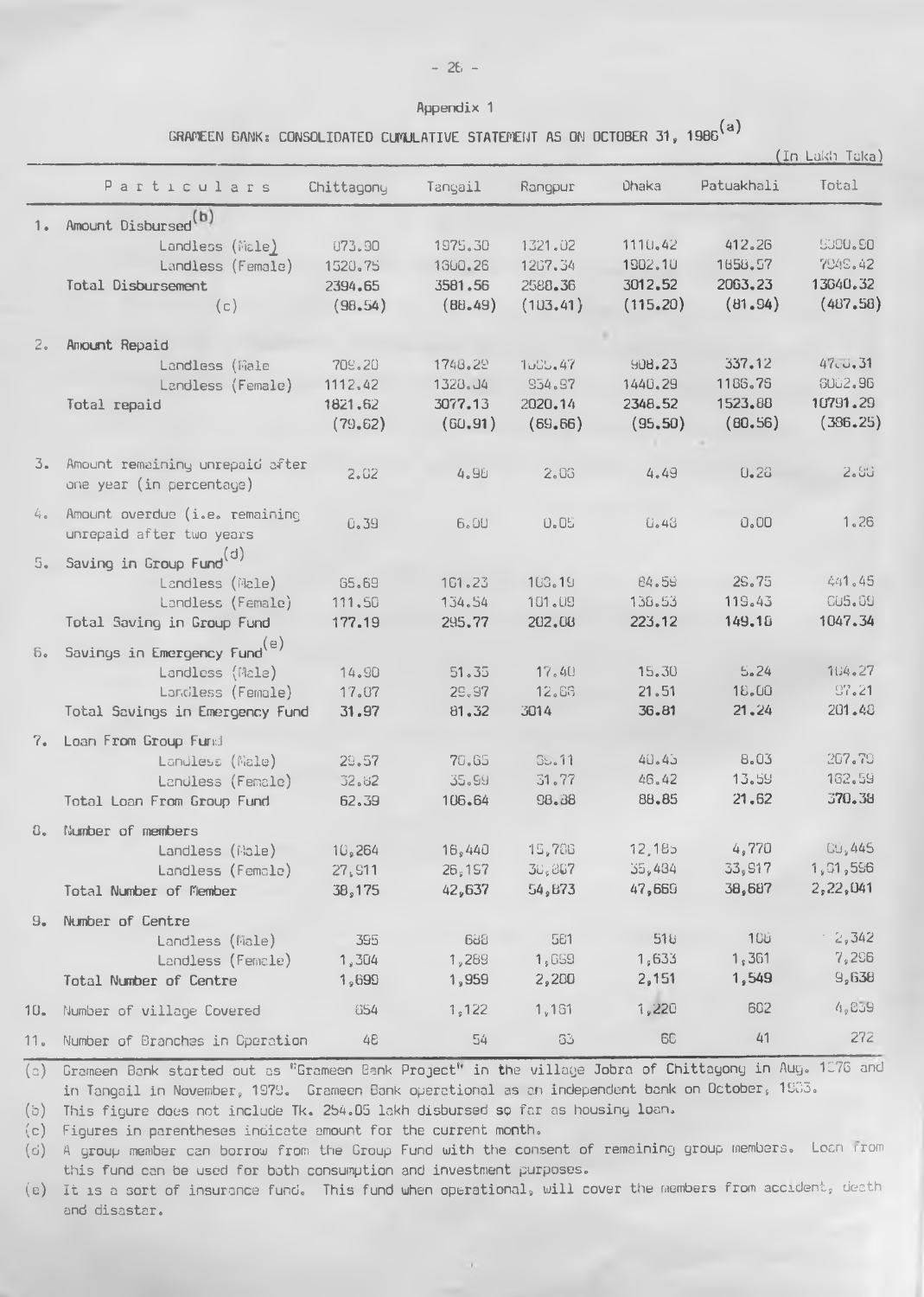#### Notes and References

- 1. See Timethy Acppel, ''Model development bank in Bangladesh insimitators" in The Christian Science Lonitor, November 3, 1986. Number of borrowers, however, arc at present (as 31 October 1986) 222,041 See Appendix 1 for details.
- 2. See Mahabub Kossain, Credit for the rural poor: The Grameen Bank in Bangladesh, Research Monograph Mo. 4, BIDS, Dhaka, 1984;

Credit for alleviation of rural poverty: the experience of Grameen Bank in Bangladesh' Working Paper No. 4, Grameen Bank Evaluation Project, BIDS, 1986 and

Atiur Rahman, Demand and Marketing Aspects of Grameen Bank: A Closer Look, University Press Ltd., 1986.

- 3. These figureshave been quoted from Hossain, M, 1986, op cit, p. 65.
- 4. As given by ACD, Bangladesh Bank. We do not have reliable estimates of recovery rates for most of our rural credit programmes. It is widely guessed that the national average may be around 26%. It has been said recently by an author (M Nurul Ameen, 'Crisis of Agricultural Credit: A Survey' in Daily Sangbad, Arthanitir Fata, S December, 1966) that a sum of Tk. 5646 million was disbursed as rural credit during the last fiscal year. The repayment rates vary between 34.55% to 46.72%.

| Name of the agency                                    | Repayment Rate |       | (in %) |
|-------------------------------------------------------|----------------|-------|--------|
| Bangladesh Krishi Bank                                |                | 32.35 |        |
| Sonali Bank                                           |                | 18.50 |        |
| Janata Bank                                           |                | 23.63 |        |
| Agrani Bank                                           |                | 23.96 |        |
| Rupali Bank                                           |                | 13.05 |        |
| Pubali Bank                                           |                | 13.85 |        |
| Uttara bank                                           |                | 9.55  |        |
| Bangladesh Jatyo Shamobaya Bank<br>(Cooperative Bank) |                | 15.49 |        |
| ERDB                                                  |                | 46.72 |        |

- 5. CIDA, RPP Mid-Term Review, April, 1966 Dhaka, p. 141.
- 6. See Kossain, op cit, 1986, p. 59-64 for details of the BIDS estimates.
- 7. Hossain, M,, 1964, 'Creidt for the rural poor: The Grameen Bank Experience in Bangladesh', BIDS, 1984, p. 69.
- 3. Yunus, M., 1986, 'Grameen Bank: As I see it', ILO, November, 1986, p. 3. •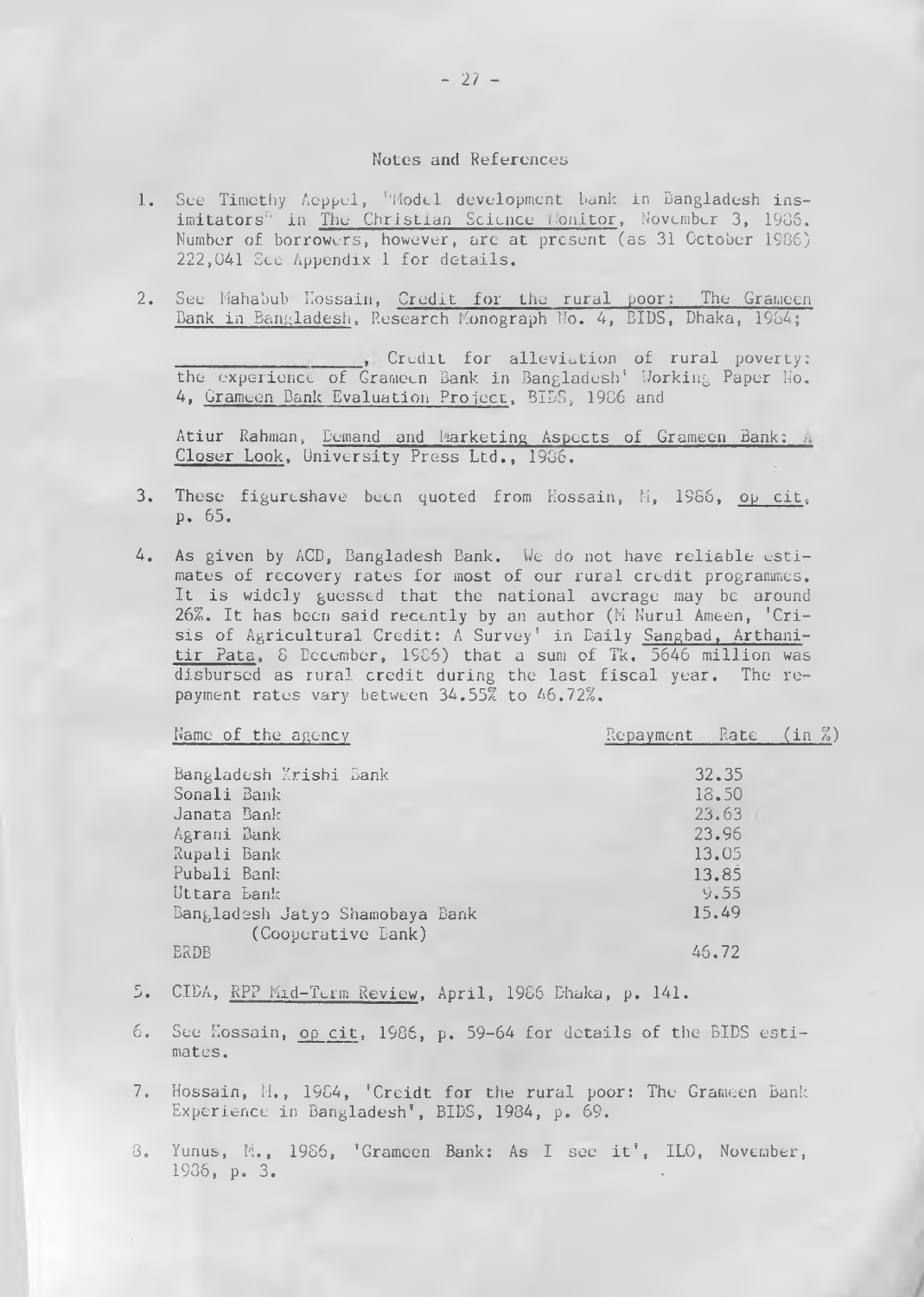- 5. Yunus, M., 1984: 'On reaching the poor', a paper presented at the Project Implementation Workshop organized by IFAD, held in Dhaka, April, 1984 (also available as Gramcen Bank Working Paper No. 24, iiareh, 1904).
- 1C. See Peters TJ and Waterman, RH, 1980; Insearch of Excellence: Lessons Iron. America's Dest-kun Companies, Harper £ Row, Publishers, New York, p. 14. Besides 'close to customers', the authors have identified seven more criteria; 'a bias for action' 'autonomy and entrepreneurship', 'productivity through people', 'hands-on value drivon', 'stick to the kniting', 'simple form' lean staff' and 'simultaneous loose-tight properties'. GB seems to have been applying some of these criteria for becoming 'excellent organization', may be unknowling (for further reflections on this issue see Atiur Rahman, 'Participative Management — The Grameen Bank Experience', Working Paper No. 6, GBEP, BIDS, 1986 (forthcoming).
- 11. Yunus, M., Grameen Bank; As I see it, op cit, p. 3-4.
- 12. Yunus, ibid, p. 4.
- 13. Yunus, ibid, p. 6.
- 14. See Atiur Rahman, Impact of Grameen Bank intervention on the rural power structure, Working Paper No. 2, GBEP, BIDS, 1986.
- 15. Adams, DW and Vogel, RC, 'Rural Financial Markets in Low-income Countries; Recent Controvercies and Lessons', in World Development, Vol. 1, Mumber 4, p. 483.
- 16. See Atiur Rahman, Demand and Marketing Aspects of Grameen Bank: A Closer Look, University Press Ltd., 1986, also his 'Impact of Grameen Bank on the Income and expenditure Pattern of the Kural Poor, Working Paper No. 5, GBDP, EIES, 1986.
- 17. See Atiur Rahman, 'Consciousness Raising Efforts of Grameen Bank' Working Paper No. 3, GBEP, BIDS, 1906. See also his 'GB Intervention on Rural Fower Structure', op cit, for the kind of impact GB has on the rural power elites, who usually make tasks difficult for many development agencies.

*9*

- 18. See Yunus, Gramec Bank; As I see it, op cit, p. 15
- 19. See Anthony, WP, 1978; Participative Managemcnt, Addison-Wesely Publishing Company, London-Sydney, p. 3-4.
- 20. Yunus, I.., 1986, op cit, p. 8.
- 21. Hossain, I., op cit., p. 62.